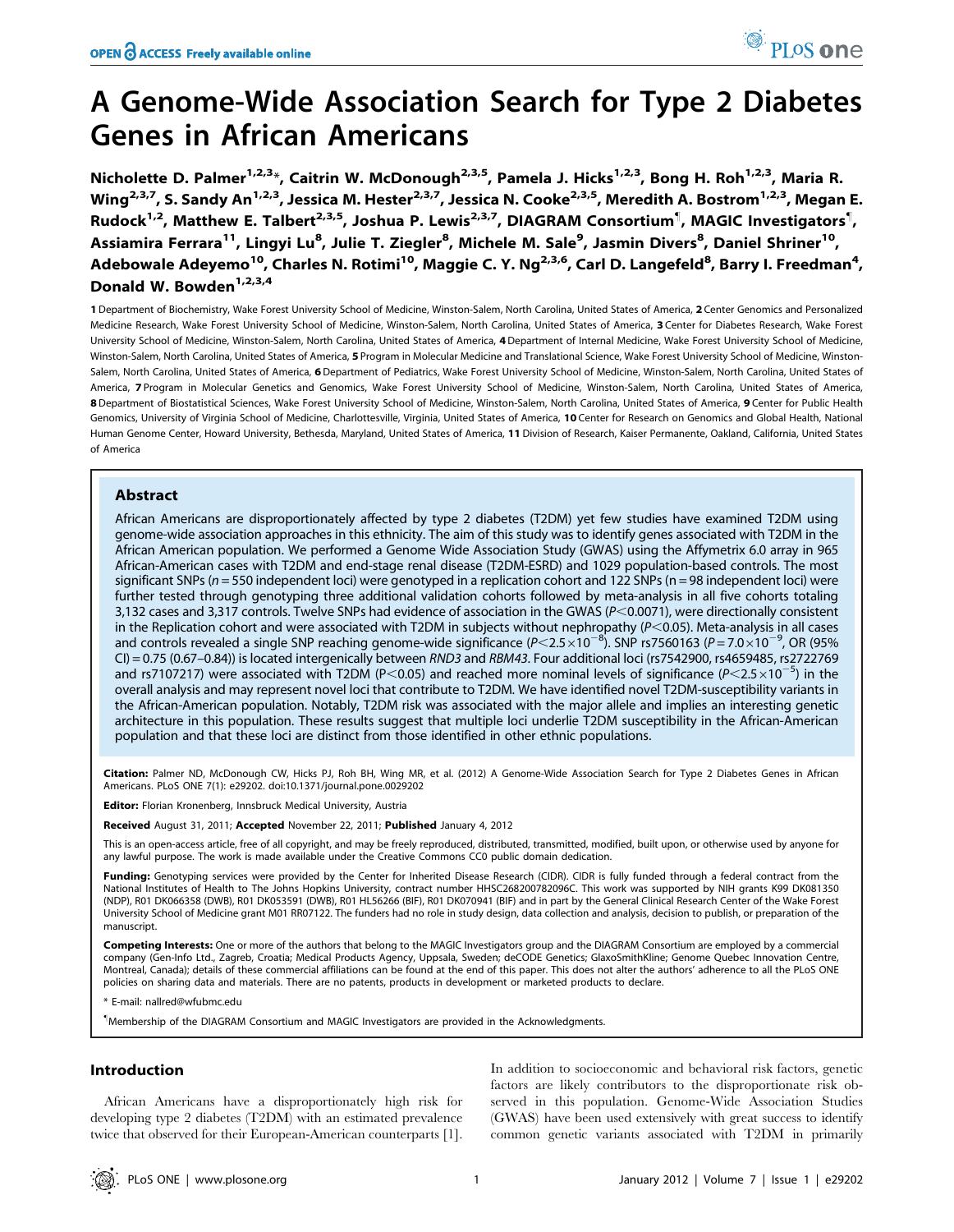European-derived populations [2,3,4]. Until recently, comparable studies have been difficult to perform in African Americans due to the greater complexity of their African-derived genome compounded by recent admixture of European-derived genes. With the development of high density SNP arrays that give reasonable coverage of the African-American genome and methods to account for admixture in this population, it has become possible to perform informative GWAS in the African-American population. The aim of this study was to identify loci that contribute to T2DM by GWAS and replication in multiple African-American samples.

#### Results

#### Clinical characteristics of the study samples

The clinical characteristics of the study samples used in the GWAS, Replication and Validation phases are shown in Table 1. The GWAS and Replication populations were similar. In both groups, the age at enrollment for the T2DM-ESRD subjects was older than for the control groups. However, the mean age at enrollment for the control groups in the GWAS and Replication phases was older than the mean age of T2DM diagnosis in the T2DM-ESRD and T2DM subjects. Notably, the use of populationbased controls has not precluded the identification of bona fide associations in other efforts (e.g., [2]). All of the case groups with T2DM (T2DM-ESRD and T2DM) had a higher proportion of females; possibly reflecting the increased prevalence of T2DM among African-American women [5], participation bias and/or survival. On average, all of the groups were overweight or obese at the time of enrollment. Among case subjects, those with T2DM-ESRD had the lowest average body mass index (BMI; 29.7 kg/m<sup>2</sup>, Table 1), and the T2DM subjects without nephropathy (T2DM) had the highest average BMI (33.5 kg/m<sup>2</sup>, Table 1).

#### GWAS

 $\blacksquare$ 

After the application of SNP and sample quality control metrics, 832,357 directly-genotyped, autosomal SNPs were analyzed in 965 African-American T2DM-ESRD case subjects and 1,029 African-American controls lacking T2DM and ESRD. Given the modest increase of the inflation factor with inclusion of related individuals (1.04 versus 1.06) cryptic first degree relatives were retained in the analysis. A summary of the association results is shown in Figure 1 and Figure S1. The top hit was rs5750250 located on chromosome 22 in the MYH9 (non-muscle myosin heavy chain 9)

gene (*P*-value =  $3.0 \times 10^{-7}$ , **Figure 1**). This gene has been previously associated with non-diabetic and diabetic forms of ESRD [6,7,8,9]. In total, there were 126 SNPs with P-values $\leq 1.0 \times 10^{-4}$  (Figure 1). In addition, we also evaluated previously identified T2DM index variants and their corresponding CEU LD blocks for association with T2DM in the African-American population (Table S1). Among the 37 T2DM index variants [3,10,11,12,13,14,15,16,17,18, 19,20,21,22,23,24,25,26,27] identified to date from candidate gene studies, large scale association studies and GWAS, 35 were directlygenotyped or imputed. Among these, 20 SNPs showed consistency with the Caucasian-defined risk allele, although most were nonsignificant. Only rs11634397 and rs7903146 were nominally associated  $(P= 0.016$  and 4.9E-05, respectively) although the direction of effect was inconsistent for rs11634397 with previous studies ( $OR = 0.86$  with respect to the Caucasian risk allele G). Notably, additional signals of association were observed in CEU LD blocks containing the index SNP. After correction for multiple comparisons, only SNP rs4506565 in TCF7L2 remained significant (Bonferroni-corrected  $P = 0.027$ ;  $n = 18$  SNPs (10 effective tests) contained in the CEU LD block and genotyped in the African-American GWAS). The flow of the study through the GWAS, Replication and Validation phases is outlined in Table 2.

# Replication and GWAS + Replication Analysis of T2DM-ESRD cases and controls lacking both T2DM and ESRD

In an effort to replicate the GWAS results, the most significant 712 SNPs (n = 550 independent loci) were successfully genotyped in an additional sample of 709 African-American T2DM-ESRD cases and 690 African-American controls lacking both T2DM and ESRD (Table 2). In this replication analysis, 70 of the 712 SNPs (9.8%) showed nominal evidence of replication: a  $P$ -value $\leq 0.05$  under an additive genetic model with association in the same direction. Although no SNP reached genome-wide significance  $(P\text{-value} \leq$  $2.5\times10^{-8}$ ), P-values ranged from  $7.6\times10^{-4}$  to  $6.5\times10^{-7}$  (GWAS + Replication). The top hit from the GWAS, rs5750250, did not reach nominal significance in the replication cohort ( $P$ -value = 0.054).

#### Validation of T2DM loci

A total of 122 SNPs were genotyped in three independent cohorts comprising a total of 1,458 African-American T2DM cases and 1,598 controls lacking both T2DM and ESRD (Table 2). These included 56 of the 70 SNPs with evidence of

|                                  | <b>GWAS</b>      |                 | <b>Replication</b> |                 | <b>Validation</b>        |                 |                   |                |                   |                 |
|----------------------------------|------------------|-----------------|--------------------|-----------------|--------------------------|-----------------|-------------------|----------------|-------------------|-----------------|
|                                  |                  |                 |                    |                 | <b>T2DM Case-Control</b> |                 | <b>IRAS</b>       |                | <b>IRASFS</b>     |                 |
|                                  | <b>T2DM-ESRD</b> | Control         | <b>T2DM-ESRD</b>   | Control         | T <sub>2</sub> DM        | Control         | T <sub>2</sub> DM | Control        | T <sub>2</sub> DM | Control         |
| $\vert n \vert$                  | 965              | 1029            | 709                | 690             | 1246                     | 927             | 115               | 164            | 97                | 507             |
| Female (%)                       | 61.2%            | 57.3%           | 55.7%              | 51.3%           | 64.0%                    | 58.0%           | 53.9%             | 61.0%          | 70.1%             | 58.0%           |
| Age at Enrollment (years)        | $61.6 \pm 10.5$  | $49.0 \pm 11.9$ | $60.2 \pm 10.4$    | $48.5 \pm 12.8$ | $57.2 \pm 11.7$          | $46.6 \pm 13.1$ | $56.8 \pm 8.0$    | $54.5 \pm 8.4$ | $53.9 \pm 11.2$   | $40.8 \pm 13.5$ |
| Age at T2DM diagnosis<br>(years) | $41.6 \pm 12.4$  |                 | $39.4 \pm 12.5$    |                 | $46.1 \pm 12.6$          |                 | $51.1 \pm 10.7$   |                | $51.2 \pm 11.9$   |                 |
| Age at ESRD diagnosis<br>(years) | $58.0 \pm 10.9$  |                 | $56.7 \pm 10.9$    |                 |                          |                 |                   |                |                   |                 |
| T2DM to ESRD duration<br>(years) | $16.2 \pm 10.9$  |                 | $20.4 \pm 10.5$    |                 |                          |                 |                   |                |                   |                 |
| BMI ( $kg/m2$ )                  | $29.7 \pm 7.0$   | $30.0 \pm 7.0$  | $29.8 \pm 6.9$     | $29.4 \pm 7.6$  | $33.5 \pm 7.6$           | $30.0 \pm 7.7$  | $32.1 \pm 6.0$    | $29.3 \pm 5.8$ | $34.1 \pm 6.8$    | $29.2 \pm 6.5$  |

Values are presented as trait mean and standard deviation.

doi:10.1371/journal.pone.0029202.t001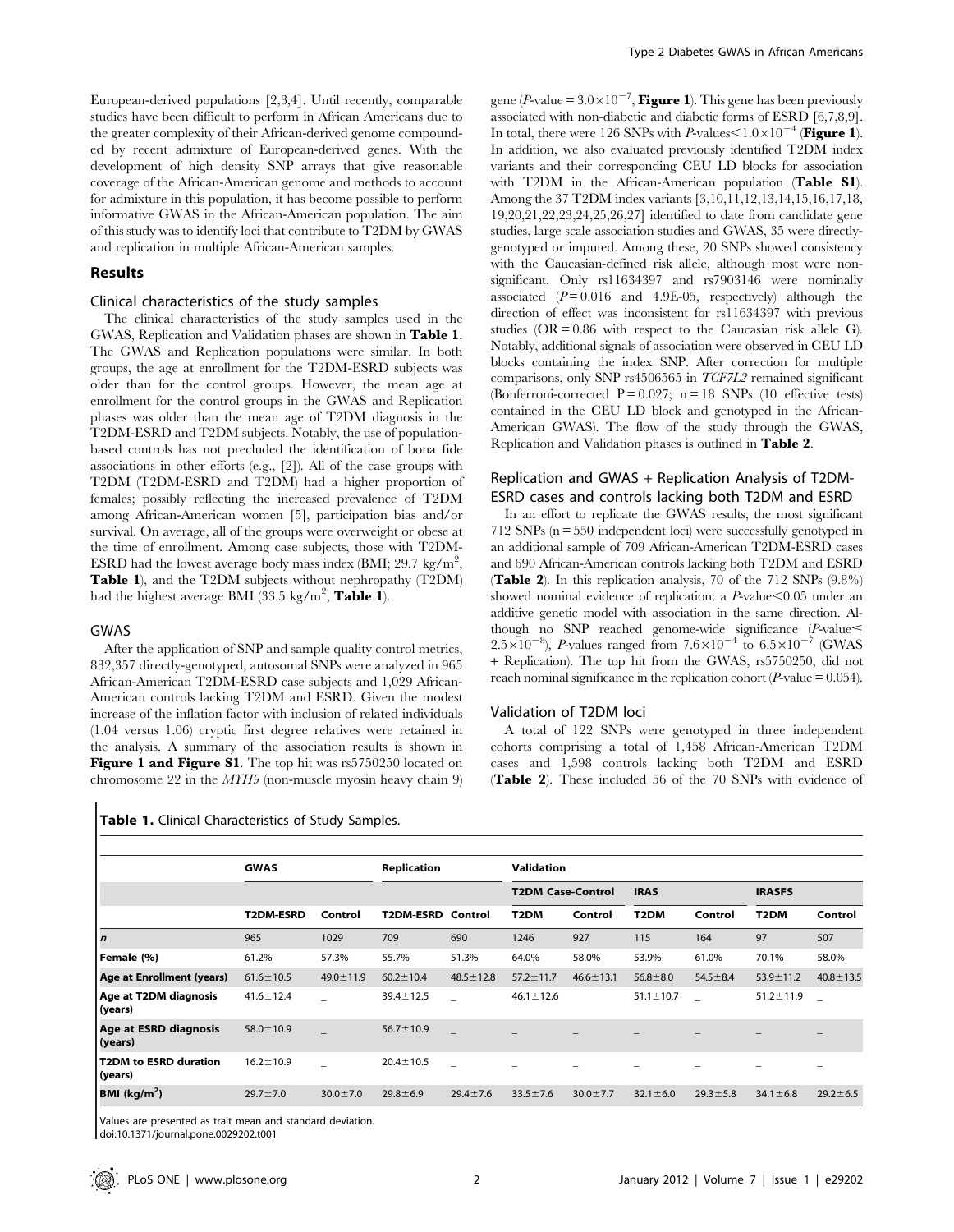

Figure 1. Genome-Wide Association Study Results. Results are adjusted for admixture using PC1 as a covariate in the analysis. P-values are shown under the additive model. The blue line at -log<sub>10</sub>(P-value) = 3 represents an additive P-value = 0.001 and the red line at -log<sub>10</sub>(P-value) = 5 represents a P-value =  $1.0 \times 10^{-5}$ . doi:10.1371/journal.pone.0029202.g001

replication and 66 SNPs with more nominal evidence of significance in the combined analysis (Table S2). These samples allowed differentiation between association with T2DM or T2DM-ESRD while increasing power of detection for suspected T2DM loci through meta-analysis. Meta-analysis of the five putative T2DM SNPs in Validation samples, revealed association signals with P-values ranging from  $0.011-1.8\times10^{-6}$  (Table S3, Table 3). The most significant SNP was rs7560163 ( $P = 1.8 \times 10^{-6}$ , odds ratio (OR) (95% confidence interval (95%CI) = 0.74 (0.63–0.87)) located intergenically between RND3 (Ras homolog gene family, member E) and RBM43 (RNA binding motif protein 43).

## Meta-analysis of all African-American study samples

The association results of all 122 SNPs successfully genotyped in all five cohorts (GWAS, Replication, T2DM, IRAS and IRASFS) were used in a meta-analysis to compute an overall test of association (Table 3). This analysis combined results from cases

(T2DM-ESRD and T2DM;  $n = 3,132$ ) and controls (lacking both T2DM and ESRD;  $n = 3,317$ ) for a sample size of 6,449 individuals. As a result of this analysis, one SNP reached genome-wide significance (*P*-value  $\leq 2.5 \times 10^{-8}$ ; Table 3 and Figure S2). SNP rs7560163 ( $\vec{P} = 7.0 \times 10^{-9}$ , OR (95% CI) = 0.75 (0.67–0.84)) is located intergenically between RND3 and RBM43. This SNP was tested for association with T2DM, in silico, by the Diabetes Genetics Replication and Meta-analysis (DIAGRAM) Consortium [3] however failed quality control filters and was not included in analysis likely due to being monomorphic as seen in a representative Caucasian population from the HapMap project (Table S4).

#### Quantitative Trait Analysis

Exploration of putative T2DM variants with quantitative glycemic traits in a subset of African-American samples  $(n = 671)$ from the IRAS and IRASFS control samples, Table S5) revealed

#### Table 2. Study Design.

|                                          | <b>SNPs</b>        |                               |                                           |                             |
|------------------------------------------|--------------------|-------------------------------|-------------------------------------------|-----------------------------|
| Stage                                    | (Independent Loci) | Cases                         | Control                                   | <b>Admixture Adjustment</b> |
| <b>GWAS</b>                              | 832,357            | T2DM-ESRD Cases $(n = 965)$   | Population-based Controls (n = 1029)      | Principal Component 1 (PC1) |
| Replication                              | 712<br>(550)       | T2DM-ESRD Cases $(n = 709)$   | Population-based Controls (n = 690)       | FRAPPE (70 AIMs)            |
| GWAS + Replication                       | 712<br>(550)       | T2DM-ESRD Cases $(n = 1,674)$ | Population-based Controls ( $n = 1.719$ ) |                             |
| Validation                               | 122<br>(98)        | T2DM Cases $(n = 1,246)$      | Controls ( $n = 927$ )                    | FRAPPE (76 AIMs)            |
|                                          | 122<br>(98)        | IRAS T2DM Cases $(n = 115)$   | IRAS Controls $(n = 164)$                 | FRAPPE (70 AIMs)            |
|                                          | 122<br>(98)        | IRASFS T2DM Cases $(n = 97)$  | IRASFS Controls $(n = 507)$               | FRAPPE (70 AIMs)            |
| Validation Meta-analysis                 | 122<br>(98)        | T2DM Cases $(n = 1,458)$      | Controls $(n = 1.598)$                    |                             |
| Overall Meta-analysis<br>(All 5 cohorts) | 122<br>(98)        | T2DM Cases $(n=3,132)$        | Controls $(n = 3,317)$                    |                             |

doi:10.1371/journal.pone.0029202.t002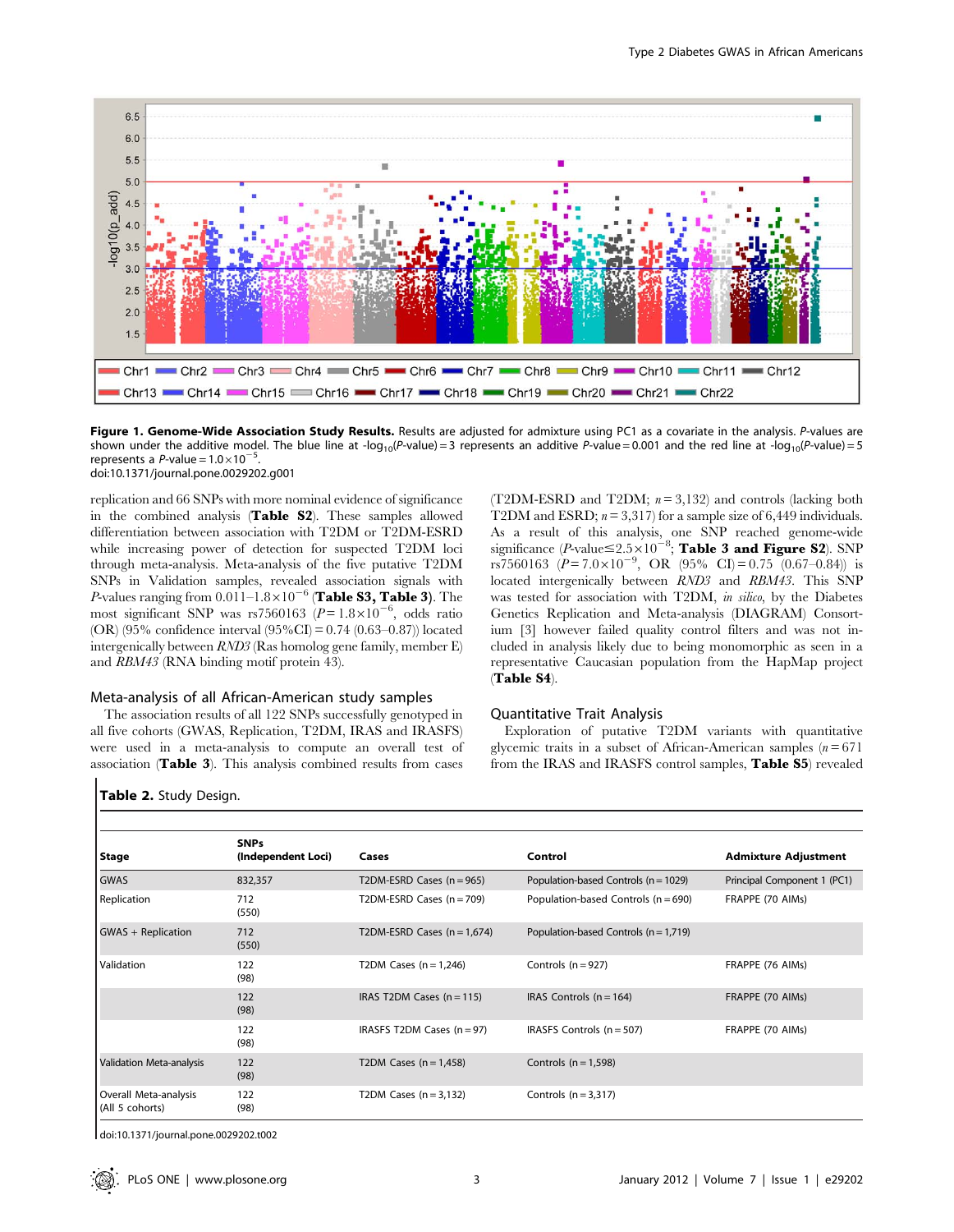| $\vdots$                     |
|------------------------------|
| ;                            |
|                              |
| i                            |
|                              |
| <br> <br> <br> <br> <br>     |
| l                            |
|                              |
|                              |
| i                            |
|                              |
|                              |
|                              |
|                              |
|                              |
|                              |
| .<br>)                       |
| ֚֡                           |
|                              |
|                              |
|                              |
|                              |
|                              |
|                              |
| Ication<br>j                 |
|                              |
|                              |
|                              |
|                              |
| $\frac{1}{2}$<br>u<br>B<br>B |
|                              |

| Locus      |                     |                |                       | GWAS |                            |                     |      | <b>GWAS + Replication</b>   |                  |                | Validation |                         |                            |                       | Overall |                            |                              |                          |
|------------|---------------------|----------------|-----------------------|------|----------------------------|---------------------|------|-----------------------------|------------------|----------------|------------|-------------------------|----------------------------|-----------------------|---------|----------------------------|------------------------------|--------------------------|
|            |                     |                |                       |      | $T2DM-ESRD$ $(n=965)$      |                     |      | T2DM-ESRD (n = 1,674)       |                  |                |            | $T2DM (n = 1,458)$      |                            |                       |         |                            | T2DM-ESRD + T2DM (n = 3,132) |                          |
|            |                     |                |                       |      | Controls $(n = 1029)$      |                     |      | Controls $(n = 1, 719)$     |                  |                |            | Controls $(n = 1, 598)$ |                            |                       |         | Controls $(n=3,317)$       |                              |                          |
| ŠNP        | Position            | <b>Alleles</b> | Nearest<br>Gene(s)    | MAF  | <b>Additive</b><br>P-Value | $\propto$<br>o      | MAF  | <b>Additive<br/>P-Value</b> | õ                | P-Value<br>Het | MAF        | Additive<br>P-Value     | $\epsilon$                 | P-Value<br><b>Fet</b> | MAF     | <b>Additive</b><br>P-Value | g                            | P-Value<br>$\frac{1}{2}$ |
|            |                     |                |                       |      |                            | (95% CI)            |      |                             | <u>ີ</u><br>(95% |                |            |                         | $\widehat{\sigma}$<br>(95% |                       |         |                            | $\widehat{\sigma}$<br>(95%   |                          |
| rs7542900  | Chr1:94842629       | 5              | SLC44A3<br>F3         | 0.46 | $1.4E-04$                  | 0.78                | 0.45 | 7.7E-04                     | 0.85             | 0.057          | 0.43       | 0.0024                  | 0.86                       | 0.68                  | 0.44    | 6.0E-06                    | 0.86                         | 0.35                     |
|            |                     |                |                       |      |                            | $(69 - 0.89)$<br>ల  |      |                             | $(0.77 - 0.94)$  |                |            |                         | $(0.78 - 0.96)$            |                       |         |                            | $(0.80 - 0.92)$              |                          |
| rs4659485  | Chr1:235212541      | <b>T/C</b>     | RYR2<br><b>MTR</b>    | 0.10 | 6.0E-04                    | 0.75                | 0.10 | 2.4E-03                     | 0.76             | 0.52           | 0.12       | 0.0026                  | 0.78                       | 0.42                  | 0.11    | 1.9E-05                    | 0.77                         | 0.70                     |
|            |                     |                |                       |      |                            | $(0.57 - 0.91)$     |      |                             | $(0.63 - 0.91)$  |                |            |                         | $(0.65 - 0.93)$            |                       |         |                            | $(0.68 - 0.87)$              |                          |
| rs7560163  | Chr2:151346182      | UG             | RBM43<br>RND3         | 0.13 | 5.6E-04                    | 0.71                | 0.12 | 5.5E-04                     | 0.77             | 0.22           | 0.15       | 1.8E-06                 | 0.74                       | 0.19                  | 0.14    | 7.0E-09                    | 0.75                         | 0.20                     |
|            |                     |                |                       |      |                            | $(0.58 - 0.86)$     |      |                             | $(0.66 - 0.90)$  |                |            |                         | $(0.63 - 0.87)$            |                       |         |                            | $(0.67 - 0.84)$              |                          |
| rs3775045  | Chr4:96345907       | 5              | <b>UNCSC</b>          | 0.28 | $1.1E-0.5$                 | 1.35                | 0.28 | 2.1E-06                     | 1.28             | 0.25           | 0.29       | 0.22                    | 1.07                       | 0.42                  | 0.29    | 1.7E-05                    | 1.17                         | 0.074                    |
|            |                     |                |                       |      |                            | $(1.18 - 1.55)$     |      |                             | $(1.15 - 1.42)$  |                |            |                         | $(0.95 - 1.20)$            |                       |         |                            | $(1.08 - 1.26)$              |                          |
| rs6451146  | Chr5:34599780       | $\frac{1}{2}$  | <b>RAI14</b>          | 0.18 | 4.0E-05                    | 0.70                | 0.17 | 1.7E-05                     | 0.75             | 0.21           | 0.16       | 0.063                   | 0.86                       | 0.68                  | 0.17    | $1.0E-0.5$                 | 0.80                         | 0.31                     |
|            |                     |                |                       |      |                            | $(.58 - 0.83)$<br>ల |      |                             | $(0.66 - 0.86)$  |                |            |                         | $(0.74 - 0.99)$            |                       |         |                            | $(0.73 - 0.89)$              |                          |
| rs6930576  | Chr6:148746647 G/A  |                | SASH1                 | 0.28 | 1.9E-05                    | 1.34                | 0.28 | 7.5E-07                     | 1.30             | 0.48           | 0.30       | 0.34                    | 1.06                       | 0.94                  | 0.29    | 2.1E-05                    | 1.17                         | 0.093                    |
|            |                     |                |                       |      |                            | $.17 - 1.54$<br>Ξ   |      |                             | $(1.17 - 1.45)$  |                |            |                         | $(0.95 - 1.19)$            |                       |         |                            | $(1.08 - 1.26)$              |                          |
| rs17103805 | Chr10:86418457      | 4/6            | FAM190B               | 0.10 | 3.1E-04                    | 1.43                | 0.10 | 3.2E-06                     | 1.43             | 0.98           | 0.13       | 0.20                    | 1.10                       | 0.62                  | 0.11    | 1.9E-05                    | 1.25                         | 0.20                     |
|            |                     |                |                       |      |                            | $(1.18 - 1.73)$     |      |                             | $(1.23 - 1.65)$  |                |            |                         | $(0.95 - 1.29)$            |                       |         |                            | $(1.12 - 1.39)$              |                          |
| rs2722769  | Chr11:11184950      | UG             | LOC729013<br>GALNTL4  | 0.10 | 5.9E-04                    | 66<br>ö             | 0.48 | 8.5E-05                     | 0.69             | 0.52           | 0.46       | 0.0049                  | 0.78                       | 0.71                  | 0.47    | $1.7E-06$                  | 0.74                         | 0.82                     |
|            |                     |                |                       |      |                            | $(0.52 - 0.83)$     |      |                             | $(0.57 - 0.83)$  |                |            |                         | $(0.65 - 0.94)$            |                       |         |                            | $(0.65 - 0.84)$              |                          |
| rs7107217  | Chr11:128978900 C/A |                | TMEM45B 0.48<br>BARX2 |      | 1.9E-04                    | 0.78                | 0.09 | 3.6E-06                     | 0.79             | 0.79           | 0.09       | 0.011                   | 0.90                       | 0.43                  | 0.09    | 3.2E-07                    | 0.85                         | 0.48                     |
|            |                     |                |                       |      |                            | $(69 - 0.89)$<br>ల  |      |                             | $(0.72 - 0.88)$  |                |            |                         | $(0.81 - 1.00)$            |                       |         |                            | $(0.79 - 0.91)$              |                          |
| rs1271784  | Chr18:30972595      | $\overline{M}$ | <b>MAPRE2</b>         | 0.22 | 3.6E-04                    | 1.32                | 0.23 | 3.6E-05                     | 1.28             | 0.64           | 0.27       | 0.080                   | 1.08                       | 0.51                  | 0.25    | 2.2E-05                    | 1.18                         | 0.46                     |
|            |                     |                |                       |      |                            | $.14 - 1.55$<br>Ξ   |      |                             | $(1.13 - 1.45)$  |                |            |                         | $(0.95 - 1.23)$            |                       |         |                            | $(1.08 - 1.28)$              |                          |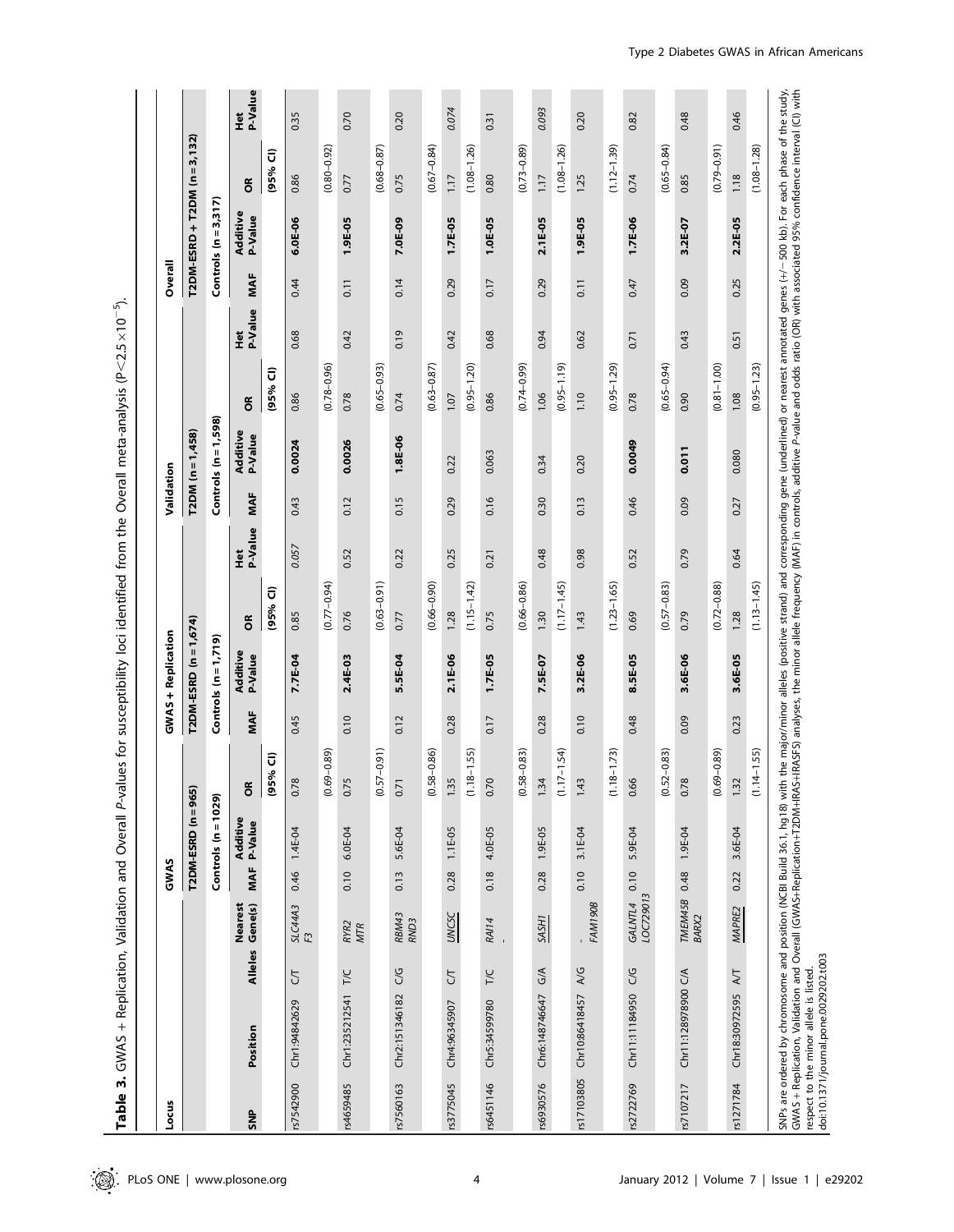limited insight into the biological mechanism associated with T2DM risk. In addition, the five putative African-American T2DM susceptibility loci were tested for association with quantitative measures of glucose homeostasis in the European Caucasian population, in silico, by the Meta-Analyses of Glucose and Insulin-related traits Consortium (MAGIC; [16]). These results did not provide further insight into the probable role these variants may have in disease susceptibility (Table S6). The most significantly associated SNP in African Americans, rs7560163, failed quality controls filters and was not included in analysis likely due to being monomorphic as seen in a representative Caucasian population from the HapMap project (Table S4).

#### Exploration of eQTLs for T2DM loci

Evaluation of three of the five putative African-American T2DM susceptibility loci for association with altered expression levels of neighboring genes revealed no strong evidence of association. However, SNP rs7542900 trended toward association with CNN3 ( $\beta$  = 0.20+/-0.12, P = 0.095). Lack of association could be due to the small sample size  $(n = 90)$ , ethnic differences (African vs. African American) or lack of identification of the causal variant. SNPs rs4659485 and rs2722769 were not evaluated as they are monomorphic in the YRI population.

#### Discussion

We performed a high-density genome-wide association study to investigate the genetic determinants of T2DM in the African-American population. Meta-analysis of five study cohorts revealed a single SNP, rs7560163, near RND3 that contributes to T2DM in the African-American population. It is noteworthy that this locus and more nominally associated loci are distinct from those implicated in previous GWAS of T2DM in primarily Europeanderived populations. These results are consistent with our prior observations [28,29] that ''European'' genes appear to make only modest contributions to inter-individual risk of T2DM in the African-American population.

Although the associations observed reside intergenically, several neighboring genes could be implicated and have characteristics relevant to the pathophysiology of T2DM. The nearest annotated gene to SNP rs7560163, the only SNP identified to reach stringent levels of genome-wide significance in the Overall analysis  $(P= 7.0 \times 10^{-9}$ , OR = 0.75 (0.67–0.84); Table 3), is *RND3*. This gene encodes the Rho family GTPase 3 which is ubiquitously expressed and has been implicated as a regulator of actin cytoskeleton organization in response to extracellular growth factors [30,31]. Additional SNPs that reached nominal significance in the Validation samples but failed to reach stringent criteria for genome-wide significance in the Overall analysis included SNP rs7542900 located upstream of coagulation factor III precursor  $(F3)$ . Higher expression levels of F3 have been measured in monocytes from patients with T2DM [32] although this association could be related to unmeasured vascular complications [33,34]. In addition, SNP rs4659485 is located intergenically between the cardiac muscle ryanodine receptor  $(RTR2)$  and 5-methyltetrahydrofolate-homocysteine  $(MTR)$  genes however, a biological relationship with T2DM is not clearly evident. SNP rs2722769 resides  $\sim$  64 kb upstream of UDP-N-acetyl-alpha-Dgalactosamine polypeptide (GALNTL4). GALNTL4 is a member of the large subfamily of glycosyltransferases and although little is known about its biological function, GALNTL2 has been implicated in cholesterol metabolism in a large GWAS meta-analysis [35]. Among other top hits, rs7107217 is located downstream of BarH-like homeobox 2 (BARX2), a transcription factor expressed in smooth and skeletal muscle and involved in muscle differentiation [36,37,38].

Exploration of putative T2DM variants with quantitative glycemic traits in a subset of the samples  $(n=671,$  Table S5) revealed limited insight into the biological mechanism associated with T2DM risk. Notably among the SNPs and traits examined, only SNP rs7107217 was nominally associated with fasting insulin  $(P= 0.011)$ . Exploration of these variants in European Caucasian populations represented by the DIAGRAM Consortium [3] and MAGIC [16] revealed only nominal evidence of association with T2DM (rs7107217  $P = 0.086$ , located intergenically between BARX2 and NFRKB; Table S4) and did not provide further insight into the probable role of these variants in disease susceptibility through examination of quantitative measures of glucose homeostasis (Table S6), respectively.

To put these findings into context, the association of TCF7L2 with T2DM has been widely replicated across multiple ethnicities (reviewed in [39] including prior analysis of African-American samples included in this study [28,40]). SNP rs7903146 has been the most strongly associated variant within this locus with one of the largest allelic odds ratio (OR) for a common variant, i.e. OR  $\sim$ 1.35 [3]. Although rs7903146 is not typed on the Affymetrix 6.0 array and given that the genomic interval is not tagged well (max  $r^2 = 0.45$ ), only nominal evidence of association was observed in our African-American GWAS ( $P = 0.0015$ , rs4506565; Table S1). Direct genotyping of rs7903146 in the GWAS + Replication  $(n = 1.674$  T2DM-ESRD cases and 1,719 controls lacking both T2DM and ESRD) resulted in the most strongly associated signal observed  $(P=2.46\times10^{-8})$  with an odds ratio (OR = 1.33, 95%)  $CI = 1.19 - 1.48$ . This odds ratio is in the range of other signals which were observed (Table 3).

A notable observation common to all putative T2DM loci (Table 3) is the association of ''protection'', i.e. and odds ratio less than 1.0, with the minor allele. Comparison with data from the International HapMap Consortium [41] confirms that the major allele in all instances is more common in the representative African samples (YRI) from Ibadan, Nigeria. This could suggest that selection for diabetogenic traits is occurring and that the more common, African-derived allele is deleterious in a more westernized environment. This is consistent with a trend we observed in prior tests of ''European'' T2DM associated variants in African Americans (20).

Since obesity is known to be a significant risk factor for the development of T2DM we explored the potential influence using a surrogate measure of adiposity, body mass index (BMI). As seen in Table 1, BMI differs significantly in the validation cohorts  $(P<0.0001)$ . Given this significant difference, association analyses were repeated with inclusion of BMI as a covariate in the analysis. Adjustment for BMI did not substantially affect the strength of the associations observed. For example, the most significant hit from the validation analysis, rs7560163, was significantly associated with T2DM in the Validation cohorts  $(n = 1,149$  T2DM cases and 919 controls with BMI data;  $P = 3.59 \times 10^{-6}$  and remained the most interesting observation after adjusting for BMI  $(P=$  $2.83\times10^{-6}$ ; data not shown). Additionally, all the case groups with T2DM (T2DM-ESRD and T2DM) had a higher proportion of females (Table 1); possibly reflecting the increased prevalence of disease in women [5]. Gender stratified analyses revealed seven of the ten most strongly associated loci were more significant in women ( $P = 0.0010 - 3.2E - 07$ ; Table S7) although nine of the loci remained significantly associated in men  $(P = 0.028 - 3.9E - 06;$ Table S7). Notably, the power to detect association is diminished when the sample size is reduced ( $n = 2648$  men and 3781 women).

This study has similar limitations to other GWAS conducted in minority populations. Although the current study has a modest sample size for the GWAS discovery phase compared to large-scale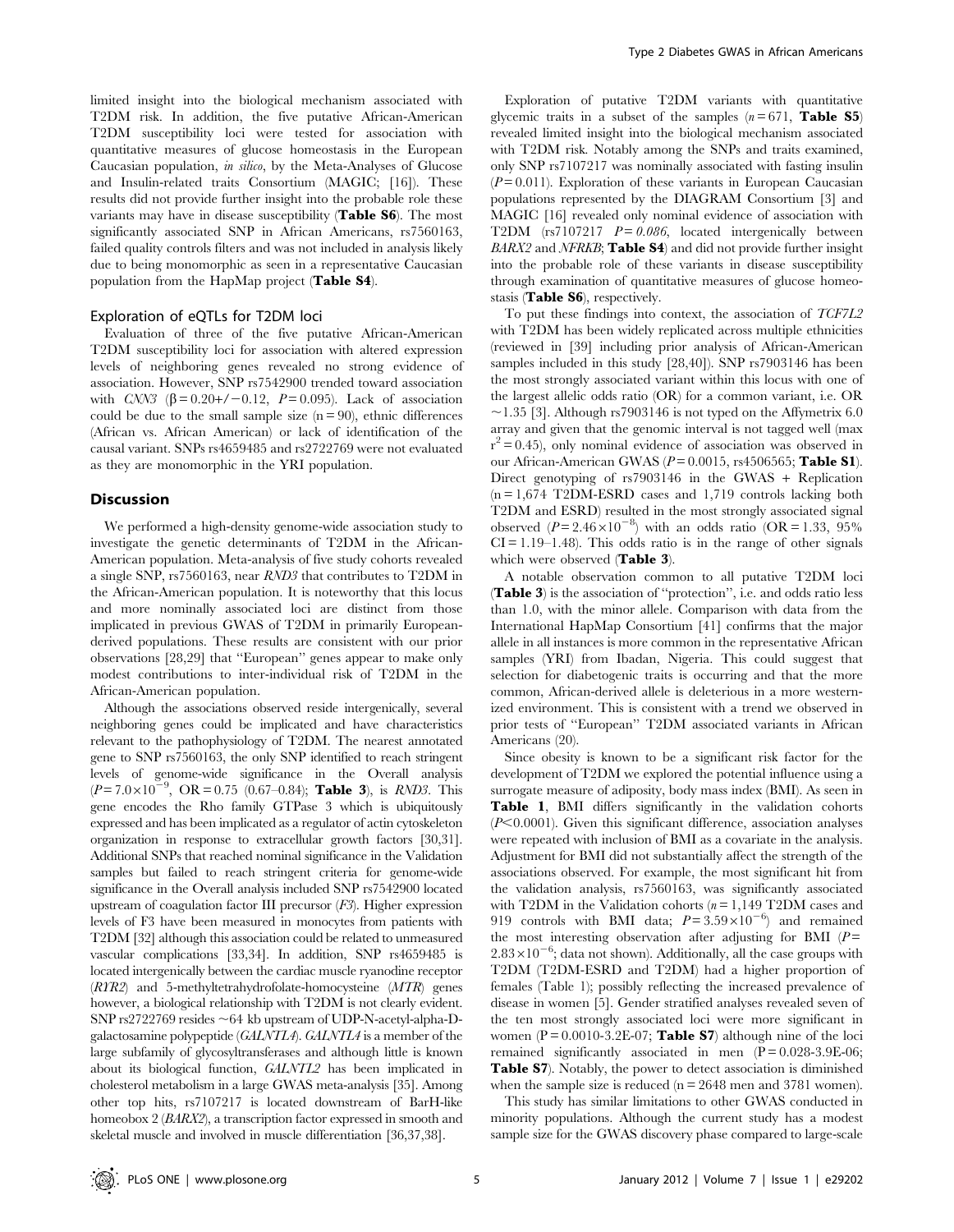meta-analyses in European-derived populations, power calculations (Tables S8 and S9) show that this study has greater than 80% statistical power to detect effects for common variants  $(MAF = 0.20)$ consistent with published effect sizes  $(OR = 1.28)$  for T2DM (e.g. transcription factor 7-like 2 (TCF7L2) and potassium voltage-gated channel, KQT-like subfamily, member 1 (KCNQ1) with ORs 1.3– 1.4; reviewed by [4]) and more modest power  $\leq 70\%$  to detect effects for less common variants ( $MAF = 0.10$ ). The power to detect and replicate moderate level contributions to T2DM susceptibility should increase with meta-analysis of this GWAS data and other GWAS currently being conducted in African-American populations. In addition this study reports results from only directly genotyped SNPs. Effective imputation of additional SNPs would undoubtedly improve coverage of the African-American genome. While recent imputation methods development [42] show encouraging progress, rigorous empirical testing continues. A potential bias of the current study design may be that the GWAS was conducted in an African-American population of individuals with type 2 diabetes with nephropathy however; there is no specific reason why this African-American population should differ substantially from African Americans with T2DM without ESRD. For example, TCF7L2 is strongly associated in our studies of African-American T2DM-ESRD subjects [28,40]. In addition it should be noted that although every precaution was taken to account for population structure, as with any GWAS or candidate gene study, there may be residual population substructure. The major strength of this study is the genotyping and replication in four additional populations, thus providing support for the evidence of association observed. In addition, the study design which includes individuals with T2DM and ESRD allows for the identification of ESRD loci which are distinct from those presented herein (Table S10; [43]).

In conclusion, we have performed a GWAS for T2DM-ESRD in an African-American population from the southeastern United States. These results were then replicated in an additional sample recruited under identical ascertainment criteria. As a second stage of replication, a Validation study was carried out in three independent cohorts to confirm the association of suspected loci with T2DM. As a result, we have identified SNP rs7560163 that reached stringent levels of genome-wide significance and four additional loci with more nominal evidence of association. These findings require further replication in independent African-American populations as well as in additional ethnicities to confirm these findings and aid in the identification of the causal variant(s).

#### Materials and Methods

#### Ethics Statement

Recruitment and sample collection procedures were approved by the Institutional Review Board at Wake Forest University (GWAS, Replication, T2DM, IRAS and IRASFS samples) and Howard University (HUFS samples). Written informed consent was obtained from all study participants.

#### Subjects

Genome-Wide Association Study (GWAS) samples and clinical characteristics. Recruitment and sample collection procedures were approved by the Institutional Review Board at Wake Forest University and informed consent was obtained from all study participants. Patients with T2DM-ESRD were recruited from dialysis facilities. T2DM was diagnosed in African Americans who reported developing T2DM after the age of 25 and who did not receive only insulin therapy since diagnosis. In addition, cases had to have at least one of the following three criteria for inclusion: a) T2DM diagnosed at least 5 years before initiating renal

replacement therapy, b) background or greater diabetic retinopathy and/or c)  $\geq$ 100 mg/dl proteinuria on urinalysis in the absence of other causes of nephropathy (T2DM-ESRD cases). Unrelated African-American controls without a current diagnosis of diabetes or renal disease were recruited from the community and internal medicine clinics (controls). All T2DM-ESRD cases and controls lacking T2DM and ESRD were born in North Carolina, South Carolina, Georgia, Tennessee or Virginia. DNA extraction was performed using the PureGene system (Gentra Systems; Minneapolis, MN).

Replication study samples and clinical characteristics. African-American T2DM-ESRD cases and controls lacking T2DM and ESRD were recruited using the same criteria as the case and control subjects that were used in the GWAS.

Validation study samples and clinical characteristics. T2DM Cases. Subjects with T2DM without evidence of nephropathy were recruited from medical clinics, churches, health fairs and community resources. Individuals were unrelated and self-described African Americans. All subjects were born in North Carolina, South Carolina, Georgia, Virginia or Tennessee. The PureGene system (Gentra Systems; Minneapolis, MN) was used for DNA extraction. Controls. The Howard University Family Study (HUFS) is a population-based study of African-American families enrolled from the Washington, D.C. metropolitan area. Families were not ascertained based on a given phenotype. In a second phase of recruitment, additional unrelated individuals from the same geographic area were enrolled to facilitate a nested case-control study design. A total of 1,976 samples remained after data cleaning. Diagnosis of T2DM was based on the criteria established by the American Diabetes Association Expert Committee: a fasting plasma glucose concentration  $\geq 126$  mg/ dL (7.0 mmol/l) or a 2-h postload value in the oral glucose tolerance test  $\geq 200$  mg/dL (11.1 mmol/l) on more than one occasion or receiving medication for T2DM. From this sample, a subset of 927 unrelated control individuals was used for analysis. IRAS. The Insulin Resistance Atherosclerosis Study (IRAS) is a multicenter population-based cohort study that recruited men and women from 40 to 69 years of age living in four U.S. communities from 1992 to 1993 [44]. The study recruited approximately equal numbers of persons with normal glucose tolerance, impaired glucose tolerance and T2DM. Diabetes was defined by self-report or a fasting glucose measures  $>126$  mg/dL at baseline or followup visits. The IRAS protocol was approved by local institutional review committees and all participants gave informed consent. IRASFS. Study design, recruitment and phenotyping for the IRAS Family Study (IRASFS) have been described [45]. Briefly, the IRASFS is a multicenter study designed to identify the genetic determinants of quantitative measures of glucose homeostasis. Members of large families of self-reported African Americans  $(n = 581$  individuals in 42 pedigrees from Los Angeles, California) were recruited. Diabetes was defined by self-report, use of diabetes medications or fasting glucose measures  $>126$  mg/dL at baseline or follow-up visits. The IRASFS protocol was approved by local institutional review committees and all participants gave informed consent.

## Genotyping and Quality Control

GWAS. Genotyping was performed at the Center for Inherited Disease Research (CIDR) using 1 µg of genomic DNA (diluted in  $1 \times$  TE buffer and at 50 ng/µl) on the Affymetrix Genome-wide Human SNP array 6.0. DNA from cases and controls were equally interleaved on 96-well master plates to ensure technical uniformity during sample processing. To confirm sample identity, a SNP barcode (96 SNPs) was generated prior to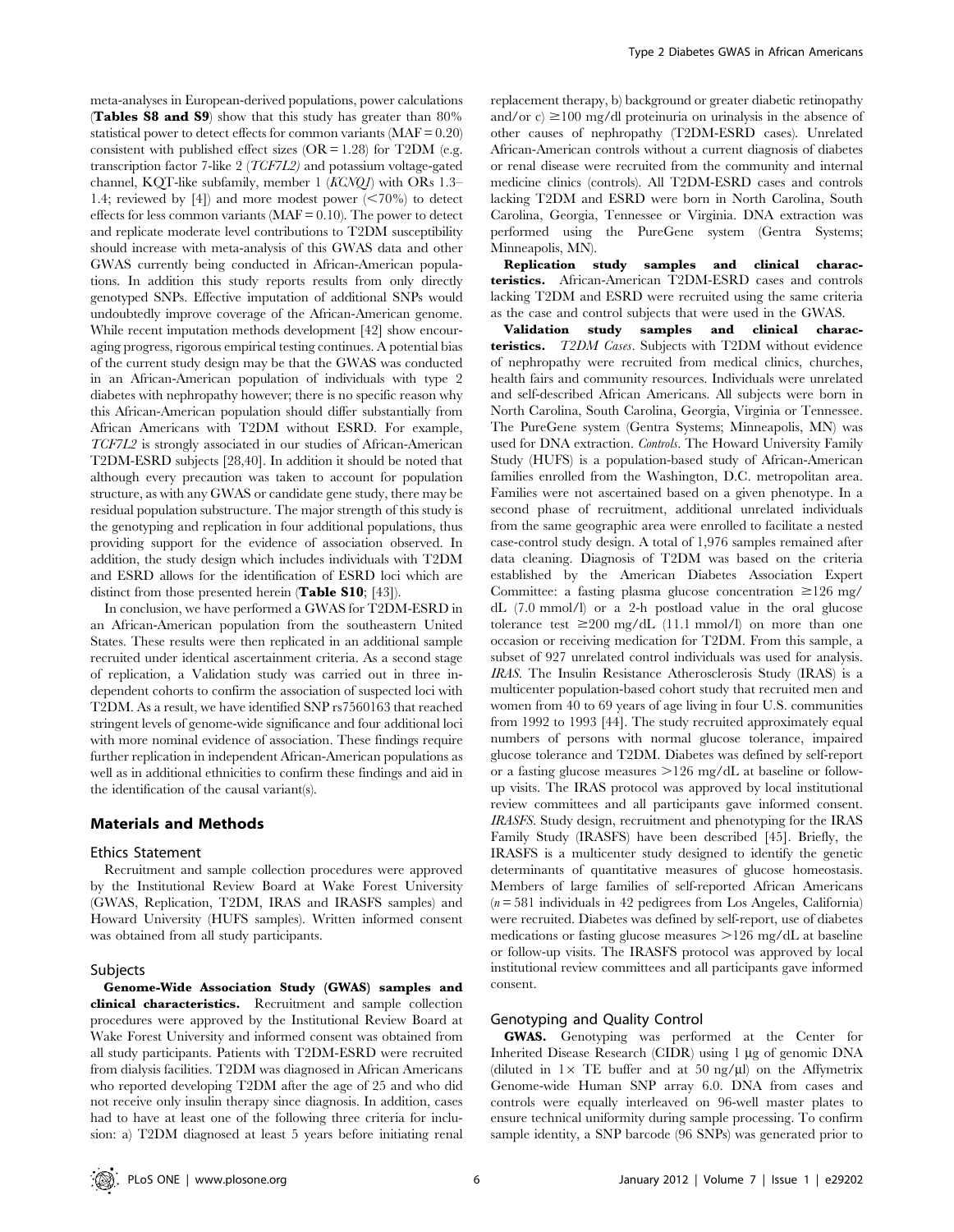genotyping on the Affymetrix arrays and confirmed on downstream released genotyping data. Genotypes were called using Birdseed version 2; APT 1.10.0 by grouping samples by DNA plate to determine the genotype cluster boundaries. All autosomal SNPs  $(n = 868, 157)$  were included in analysis but classified on data quality with primary inference drawn from SNPs  $(n = 832,357)$  which had less than 5% missing data, Hardy-Weinberg P-values in cases greater than 0.0001 and in controls greater than 0.01, no significant difference in missing data rate between cases and controls and were polymorphic. The average sample call rate was 99.16% for all autosomal SNPs. Forty-six blind duplicates were included in genotyping and had a concordance rate of 99.59%. In addition, individuals whose gender call from X chromosome genotype data was discordant with the gender obtained from patient interviews were excluded from the analysis  $(n=1)$ . Cryptic relatedness was estimated by pairwise identity-by-descent (IBD) analysis implemented in the PLINK analysis software package (http://pngu.mgh.harvard.edu/ purcell/plink/). Two duplicate samples were identified, and one sample in each duplicate pair was removed. In addition, 104 individuals were identified as cryptic first degree relatives. We also assessed heterozygosity by estimating the inbreeding coefficient using PLINK. One subject had an  $F$  value  $\geq 4$  standard deviations; this excess of homozygosity would suggest population substructure and this subject was removed. Our final dataset consisted of 1994 individuals in which we performed the association analysis.

Replication. The replication sample consisted of a population recruited under identical ascertainment criteria to that of the GWAS. A total of 749 SNPs (including 272 SNPs captured in 104 linkage disequilibrium (LD) blocks defined by an  $r^2$  > 0.50 at consecutive loci as assessed in 988 unrelated GWAS control subjects; 581 independent loci) were selected for genotyping on the Sequenom MassArray platform (Sequenom; San Diego, CA). Case and control samples were genotyped and analyzed together to avoid sample-dependent SNP calling bias. SNPs were included in analysis if genotyping was greater than 90% efficient, had a Hardy-Weinberg P-value $\geq 0.001$  in the replication cohort and were polymorphic ( $n = 712$  SNPs, including 264 SNPs captured in 102 LD blocks defined by an  $r^2 > 0.50$  at consecutive loci as assessed in 988 unrelated GWAS control subjects; 550 independent loci). Forty five blind duplicate samples included in genotyping had a concordance rate of  $>99.9\%$ .

Validation. Among the 712 SNPs genotyped during the replication phase, 122 (including 41 SNPs captured in 17 linkage disequilibrium (LD) blocks defined by an  $r^2 > 0.50$  at consecutive loci as assessed in 690 unrelated Replication control subjects; 98 independent loci) were genotyped using the iPLEXTM Sequenom MassARRAY platform (T2DM, IRAS and IRASFS) or on the Affymetrix Genome-wide Human SNP array 6.0 (Controls) for the validation phase. Genotyping was greater than 90% efficient and the 50 blind duplicate samples included in genotyping had a concordance rate of 100%.

## Analysis

GWAS. To address the effect of admixture in this African-American dataset we performed a Principal Components Analysis (PCA) which utilized all high quality data from the GWAS excluding regions of high LD and inversions. This approach was an iterative process whereby all high quality autosomal SNPs were used to calculate the top 50 principal components. Once calculated, the principal components were examined to determine if they were tied to regions of the genome. If so, those SNPs were excluded and the analysis repeated. The first principal component (PC1) explained the largest proportion of variation at

22% and was used as a covariate in all analyses. A direct comparison of the PCA with FRAPPE [46] analysis of 70 ancestry informative markers (AIMs; [47]) resulted in a high correlation between PC1 and the AIMs ancestry estimates,  $r^2 = 0.87$ . The mean (SD) African ancestry proportion in 965 T2DM-ESRD cases and 1,029 controls was  $0.80\pm0.11$  and  $0.78\pm0.11$ , respectively, as estimated by FRAPPE analysis. Other principal components were associated with regions of the genome, representing another unclassified source of variance. To test for association with T2DM-ESRD, genotypic tests of association were performed on each SNP individually using SNPGWA (www.phs.wfubmc.edu; [48]), an analytic package which includes the capability to perform association calculations adjusting for covariates. The primary inference was based on the additive genetic model; with note when there is strong evidence of a departure from additivity. The inflation factor was calculated as the observed mean of the chi squared statistic and compared to its theoretical expectation of 1 under the null hypothesis.

Imputation was performed for autosomes using MACH (version 1.0.16, http://www.sph.umich.edu/csg/abecasis/MaCH/) to obtain missing genotypes for previously identified T2DM index variants and to provide support for regions associated with T2DM in the African American dataset. SNPs with minor allele frequency  $\geq$ 1%, call rate  $\geq$ 95% and Hardy–Weinberg P-value  $\geq$ 10<sup>-4</sup> were used for imputation. A 1:1 mixture of the HapMap II release 22 (NCBI build 36) CEU:YRI consensus haplotypes (http://mathgen.stats.ox.ac.uk/impute/) were used as a reference panel. Imputation was performed in two steps. For the first step, 484 unrelated African-American samples were randomly selected to calculate recombination and error rate estimates. In the second step, these rates were used to impute all samples across the SNPs in the entire reference panel. Imputation results were filtered at an rsq threshold of  $\geq 0.3$  and a minor allele frequency  $\geq 0.05$ .

We examined previously identified T2DM loci for association with T2DM in the African American GWAS dataset. For SNPs not available on the Affymetrix 6.0 array or from direct genotyping  $(n = 10)$ , genotypes were determined from imputation. In addition to the index variant, we identified the corresponding LD block using the HapMap phase II CEU data as defined by Gabriel et al. [49] and implemented in Haploview. These intervals were then extracted from the African-American GWAS and the most significant SNP identified. These results were corrected for the effective number of SNPs (independent SNPs) in each locus counted using the Li and Ji method implemented in SOLAR [50]. The empirical locus-specific P-values were adjusted for multiple comparisons by Bonferroni correction for the effective number of SNPs (Table S1).

Replication in T2DM-ESRD cases and controls lacking T2DM and ESRD. To account for admixture in the replication cohort, ancestral allele proportions were estimated by comparing allele frequencies to 70 AIMs [47] genotyped in 44 Yoruba Nigerians and 39 European Americans. Individual ancestral proportions were generated for each subject using FRAPPE [46], an EM algorithm-based approach, under a two-population model and used as covariates in all analyses. The mean (SD) African ancestry proportion in 709 T2DM-ESRD cases and 690 controls was  $0.80 \pm 0.12$  and  $0.76 \pm 0.13$ , respectively. Association analysis was performed as described for the GWAS.

Validation in T2DM, non-nephropathy cases and controls lacking T2DM and ESRD. In order to discriminate between association with T2DM and T2DM-ESRD, meta-analysis of three additional association analyses was performed. For the T2DM population, individual admixture proportions were estimated by comparing allele frequencies from 76 AIMs genotyped on the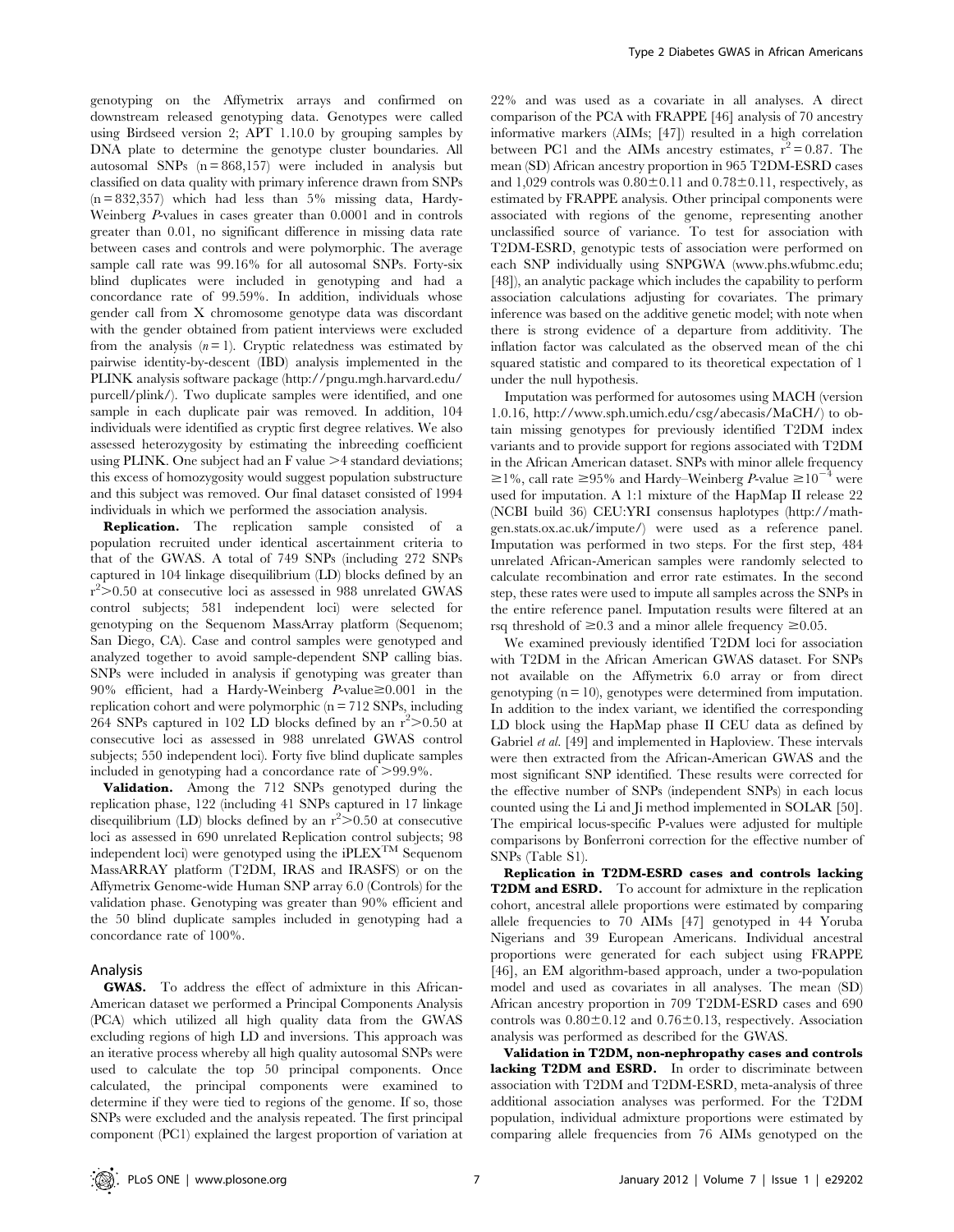Sequenom MassArray (T2DM cases) or Affymetrix 6.0 array (controls) to frequencies reported in the HapMap CEU and YRI populations (unrelated samples only). Individual ancestral proportions were generated for each subject using FRAPPE [46] under a two-population model and used as covariates in all analyses. The mean (SD) African ancestry proportion in T2DM cases and controls was  $0.78 \pm 0.11$  and  $0.76 \pm 0.12$ , respectively. Association analysis was performed as described for the GWAS. For the IRAS and IRASFS cohorts, ancestral allele frequencies were estimated using 70 AIMs genotyped in 44 Yoruba Nigerians and 39 European Americans. Individual ancestral proportions were generated for each subject using FRAPPE [46] under a twopopulation model and used as covariates in all analyses. For the IRASFS cohort, each SNP was examined for Mendelian inconsistencies using PedCheck [51]. Genotypes inconsistent with Mendelian inheritance were converted to missing. Maximum likelihood estimates of allele frequencies were computed using the largest set of unrelated African-American individuals  $(n = 58)$ , and then genotypes were tested for departures from Hardy-Weinberg proportions. For the IRAS (unrelated individuals) and IRASFS (related individuals) cohorts, data was analyzed using a variance component measured genotype model [50]. To model T2DM as the outcome, a threshold model of the variance component measured genotype model was used. Likelihood ratio tests were computed for the tests of association with the individual SNP, modeling the correlation structure suggested by the familial relationships as appropriate, i.e. IRASFS. The family data has already been examined in detail and familial relationships corrected based on a linkage panel. P-values were calculated from the threshold model while the odds ratios were calculated from a logistic regression model.

Meta-Analyses. In order to perform GWAS + Replication, Validation (T2DM, IRAS and IRASFS) and Overall (GWAS + Replication + Validation) analyses a meta-analysis approach was taken. Meta-analysis was performed using the weighted Z-method implemented in METAL (www.sph.umich.edu/csg/abecasis/ metal). This approach allows P-values and direction of effect to be combined independent of  $\beta$ -estimates, allowing for incompatibility between phenotype units as in the Fisher method [52], but with improved power and precision over Fisher's test [53]. The Z-statistic was derived from the sample-specific P-values and directionality of effect which were then summed with weights proportional to the square root of the sample size for each substudy.

Quantitative Trait Analysis. To test for association between individual SNPs and quantitative measures of glucose homeostasis in the IRAS and IRASFS cohorts, differences in trait values by genotype were tested using the variance components model that explicitly models the correlation among related individuals as implemented in SOLAR (12). For statistical testing, trait values were transformed to best approximate the distributional assumptions of the test and to minimize heterogeneity of the variance. The primary statistical inference was the additive genetic model. All tests were computed after adjustment for age, gender, BMI and admixture adjustment.

## Exploration of eQTLS for T2DM loci

To identify potential T2DM-susceptibility genes we explored association of the putative African-American T2DM loci with transcript levels for flanking genes using gene expression profiles from the publically available HapMap Yoruba (YRI) dataset [54]. Coupling the YRI expression dataset with genotypes from the most associated loci we explored the association of SNPs with flanking genes using the variance components model and accounting for correlation among related individuals as implemented in SOLAR (12).

## Supporting Information

## Figure S1 Quartile-Quartile plot of the genome-wide association study results. (DOC)

Figure S2 African-American T2DM candidate regions. A) rs7542900 region. B) rs4659485 region. C) rs7560163 region. D) rs2722769 region. E) rs7107217 region.  $-\log_{10}$  additive *P-value* from the GWAS are plotted versus position (NCBI Build 36.1, hg18). The large red diamond indicates the additive *P-value* from the GWAS of the marker(s) displayed. The large blue diamond and corresponding P-value indicates the additive P-values from the Overall analysis of the marker(s) displayed.  $r^2$  based on the control samples is color-coded with respect to the most significant SNP: red  $(0.8-1.0)$ , orange  $(0.5-0.8)$ , yellow  $(0.2-0.5)$  and white  $(<0.2$ ). Gene annotations were obtained from UCSC GenomeBrowser (RefSeq Genes, b36). Arrows represent direction of transcription.

(DOC)

Table S1 GWAS P-values for previously associated T2DM loci. Loci are ordered by chromosome and position (NCBI Build 36.1, hg18) and referenced (Ref) by the initial publication. The African American major/minor alleles are presented on the positive strand with the Caucasian risk allele underlined. For each T2DM Index SNP, results from the African American GWAS (the minor allele frequency (MAF) for the T2DM-ESRD and control populations or combined for imputed SNPs with the corresponding additive  $P$ -value and odds ratio (OR) with associated 95% confidence interval (CI)) are presented with respect to the published risk allele (underlined). In addition, association results (additive P-value and odds ratio (OR) with associated 95% confidence interval (CI)) from recent Caucasian large-scale meta-analyses with associated references (Ref) are listed for comparison. For each index SNP, the corresponding LD block was identified using the HapMap phase II CEU data as defined by Gabriel et al. and implemented in Haploview. These intervals were then extracted from the African-American GWAS and the most significant SNP listed. From the GWAS, the minor allele frequency (MAF) for the T2DM-ESRD and control populations are listed with the corresponding additive P-value (nominal and corrected for the effective number of tests at the locus (number of SNPs genotyped in the GWAS and effective number of SNPs determined from the Li and Ji method and implemented in SOLAR)) and odds ratio (OR) with associated 95% confidence interval (CI) with respect to the African-American minor allele. (DOC)

Table S2 GWAS, Replication, T2DM, IRAS and IRASFS P-values for 122 GWAS SNPs genotyped on replication and validation samples. SNPs are ordered by chromosome and position (NCBI Build 36.1) with the major/minor alleles (positive strand). For each cohort, minor allele frequency (MAF) for case and control populations are listed with the reference allele (minor allele) and corresponding additive P-value and odds ratio (OR) with associated 95% confidence interval (CI) with respect to the minor allele. Note: For IRAS-FS MAFs are derived from the overall sample including relatives. In addition, allele frequencies has been extracted from HapMap Yoruba (YRI) and CEPH (CEU) samples for comparison. Rows in red type represent the five loci which are the focus of the manuscript.

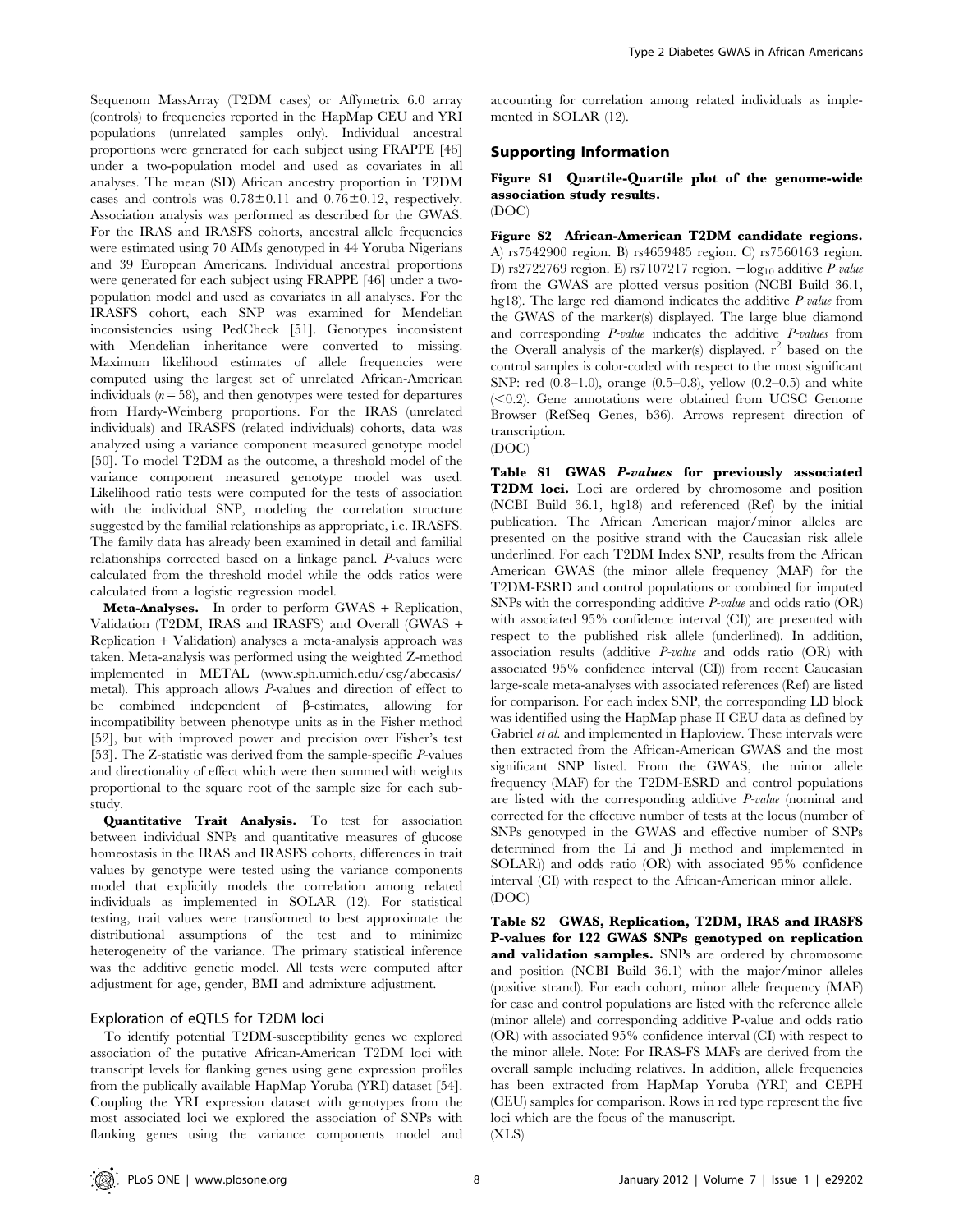Table S3 Validation P-values for T2DM loci across the genome. SNPs are ordered by chromosome and position (NCBI Build 36.1, hg18) with the major/minor alleles (positive strand) and corresponding gene (underlined) or nearest annotated gene. For the T2DM, IRAS and IRASFS analyses, the minor allele frequency (MAF) for T2DM and control populations are listed with the corresponding additive P-value. Note: For IRASFS MAFs are derived from the overall sample including relatives. For the Validation meta-analysis the additive  $P$ -value and odds ratio  $(OR)$ with associated 95% confidence interval (CI) are presented with respect to the minor allele. (DOC)

Table S4 Association results for African-American T2DM loci in the Diabetes Genetics Replication and Meta-analysis (DIAGRAM) Consortium. SNPs are ordered by chromosome and position (NCBI Build 36.1, hg18) and the nearest annotated gene is listed. For each SNP the major/minor alleles identified in the Overall African-American meta-analysis are indexed on the forward strand. Results from the association analysis in the Overall African-American cohort and DIAGRAM Consortium include the allele frequency (AF), odds ratio (OR) with associated 95% confidence interval (CI) and P-value with respect to the minor allele identified in the African-American population. SNP rs7560163 did not pass quality control filters in the DIAGRAM Consortium and was not included in analysis. (DOC)

Table S5 Quantitative trait meta-analysis for African-American T2DM loci across the genome. SNPs are ordered by chromosome and position (NCBI Build 36.1, hg18) with the major/minor alleles (positive strand) and the nearest annotated gene is listed. For the IRAS and IRASFS samples, the  $\beta$  coefficient with respect to the minor allele is listed with the corresponding additive P-value. For the meta-analysis, the z-statistics is listed with the corresponding additive P-value.

(DOC)

Table S6 Association results for African-American T2DM loci in the Meta-Analyses of Glucose and Insulin-related traits Consortium (MAGIC). SNPs are ordered by chromosome and position (NCBI Build 36.1, hg18) with the alleles on the positive strand (African American risk alleles are underlined) and the nearest annotated gene is listed. For each SNP and trait combination, the effect size and standard error are listed with the corresponding P-value.

(DOC)

Table S7 Gender stratified association analysis with T2DM. SNPs are ordered by chromosome and position (NCBI Build 36.1, hg18) with the major/minor alleles (positive strand) and corresponding gene (underlined) or nearest annotated genes  $(+/-500$  kb). For males and females, the additive P-value and odds ratio (OR) with associated 95% confidence interval (CI) with respect to the minor allele and heterozygosity P-value are listed. (DOC)

Table S8 Power Calculations. Table S8a. Genome-wide association study power analysis for causal variant in complete and incomplete linkage disequilibrium with a typed variant given minor allele frequency (p) in 965 cases and 1029 controls. Table S8b. Replication power analysis for causal variant in complete and incomplete linkage disequilibrium with a typed variant given minor allele frequency (p) in 709 cases and 690 controls. Table S8c. GWAS + Replication sample power analysis for causal variant in complete and incomplete linkage disequilibrium with a typed variant given minor allele frequency (p) in 1674 cases and

1719 controls. Table S8d. T2DM power analysis for causal variant in complete and incomplete linkage disequilibrium with a typed variant given minor allele frequency (p) in 1246 cases and 927 controls. Table S8e. IRAS power analysis for causal variant in complete and incomplete linkage disequilibrium with a typed variant given minor allele frequency (p) in 115 cases and 164 controls. Table S8f. IRASFS power analysis for causal variant in complete and incomplete linkage disequilibrium with a typed variant given minor allele frequency (p) in 97 cases and 507 controls. Table S8g. Validation meta-analysis power analysis for causal variant in complete and incomplete linkage disequilibrium with a typed variant given minor allele frequency (p) in 1458 cases and 1598 controls. Table S8h. Overall power analysis for causal variant in complete and incomplete linkage disequilibrium with a typed variant given minor allele frequency (p) in 3132 cases and 3317 controls.

(DOC)

# Table S9 IRAS and IRASFS power analysis to detect a causal variant with the effect size observed in the T2DM cohort.

(DOC)

Table S10 P-values for putative ESRD loci across the **genome.** SNPs selected from the GWAS  $(P<0.001)$  and associated in the Replication cohort  $(P<0.05$  and directionally consistent) but which were not associated in the Validation cohort (P>0.05) and could represent putative ESRD loci. SNPs are ordered by chromosome and position (NCBI Build 36.1) with the major/minor alleles (positive strand) and corresponding gene (underlined) or nearest annotated gene. For each phase of the study, GWAS + Replication, Validation and Overall analyses, the additive P-value and odds ratio (OR) with associated 95% confidence interval (CI) with respect to the minor allele is listed. (DOC)

# Acknowledgments

We wish to thank the patients, their relatives and staff of the Southeastern Kidney Council, Inc./ESRD Network 6 for their participation.

List of authors and affiliations for the DIAGRAM Consortium Benjamin F Voight<sup>1,2,3</sup>, Laura J Scott<sup>4</sup>, Valgerdur Steinthorsdottir<sup>5</sup>, Andrew P Morris<sup>6</sup>, Christian Dina<sup>7,8</sup>, Ryan P Welch<sup>9</sup> Andrew P Morris<sup>o</sup>, Christian Dina'<sup>,</sup>°, Ryan P Welch<sup>y</sup>, Eleftheria<br>Zeggini<sup>6,10</sup>, Cornelia Huth<sup>11,12</sup>, Yurii S Aulchenko<sup>13</sup>, Gudmar Thorleifsson<sup>5</sup>, Laura J McCulloch<sup>14</sup>, Teresa Ferreira<sup>6</sup>, Harald Grallert<sup>11,12</sup>, Najaf Amin<sup>13</sup>, Guanming Wu<sup>15</sup>, Cristen J Willer<sup>4</sup>, Soumya Raychaudhuri<sup>1,2,16</sup>, Steve A McCarroll<sup>1,17</sup>, Claudia Langenberg<sup>18</sup>, Oliver M Hofmann<sup>19</sup>, Josée Dupuis<sup>20,21</sup>, Lu Qi<sup>22-24</sup>, Ayellet V Segrè<sup>1,2,17</sup>, Mandy van Hoek<sup>25</sup>, Pau Navarro<sup>26</sup>, Kristin Ardlie<sup>1</sup>, Beverley Balkau<sup>27,28</sup>, Rafn Benediktsson<sup>29,30</sup>, Amanda J Bennett<sup>14</sup>, Roza Blagieva<sup>31</sup>, Eric Boerwinkle<sup>32</sup>, Lori L Bonnycastle<sup>33</sup>, Kristina Bengtsson Boström<sup>34</sup>, Bert Bravenboer<sup>35</sup>, Suzannah Bumpstead<sup>10</sup>, Noël P Burtt<sup>1</sup>, Guillaume Charpentier<sup>36</sup>, Peter S Chines<sup>33</sup>, Marilyn Cornelis<sup>24</sup>, David J Couper<sup>37</sup>, Gabe Crawford<sup>1</sup>, Alex SF Doney<sup>38,39</sup>, Katherine S Elliott<sup>6</sup>, Amanda L Elliott<sup>1,17,40</sup>, Michael R Erdos<sup>33</sup>, Caroline S Fox<sup>21,41</sup>, Christopher S Franklin<sup>42</sup>, Martha Ganser<sup>4</sup>, Christian Gieger<sup>11</sup>, Niels Grarup<sup>43</sup>, Todd Green<sup>1,2</sup>, Simon Griffin<sup>18</sup>, Christopher J Groves<sup>14</sup>, Candace Guiducci<sup>1</sup>, Samy Hadjadj<sup>44</sup>, Neelam Hassanali<sup>14</sup>, Christian Herder<sup>45</sup>, Bo Isomaa<sup>46,47</sup>, Anne U Jackson<sup>4</sup>, Paul<br>RV Johnson<sup>48</sup>, Torben Jørgensen<sup>49,50</sup>, Wen HL Kao<sup>51,52</sup>, Norman  $\text{Klopp}^{11}$ , Augustine  $\text{Kong}^5$ , Peter Kraft<sup>22,23</sup>, Johanna Kuusisto<sup>53</sup>, Torsten Lauritzen<sup>54</sup>, Man Li<sup>51</sup>, Aloysius Lieverse<sup>55</sup>, Cecilia M Lindgren<sup>6</sup>, Valeriya<br>Lyssenko<sup>56</sup>, Michel Marre<sup>57,58</sup>, Thomas Meitinger<sup>59,60</sup>, Kristian Midthjell<sup>61</sup>, Mario A Morken<sup>33</sup>, Narisu Narisu<sup>33</sup>, Peter Nilsson<sup>56</sup>, Katharine R Owen<sup>14</sup>, Felicity Payne<sup>10</sup>, John RB Perry<sup>62,63</sup>, Ann-Kristin Petersen<sup>11</sup>, Carl Platou<sup>61</sup>, Christine Proença<sup>7</sup>, Inga Prokopenko<sup>6,14</sup>, Wolfgang Rathmann<sup>64</sup>, N William Rayner<sup>6,14</sup>, Neil R Robertson<sup>6,14</sup>, Ghislain Rocheleau<sup>65–67</sup>, Michael Roden<sup>45,68</sup>, Michael J Sampson<sup>69</sup>, Richa Saxena<sup>1,2,40</sup>, Beverley M Shields<sup>62,63</sup>, Peter Shrader<sup>3,70</sup>, Gunnar Sigurdsson<sup>29,30</sup>, Thomas Sparsø<sup>43</sup>, Klaus Strassburger<sup>64</sup>, Heather M Stringham<sup>4</sup>,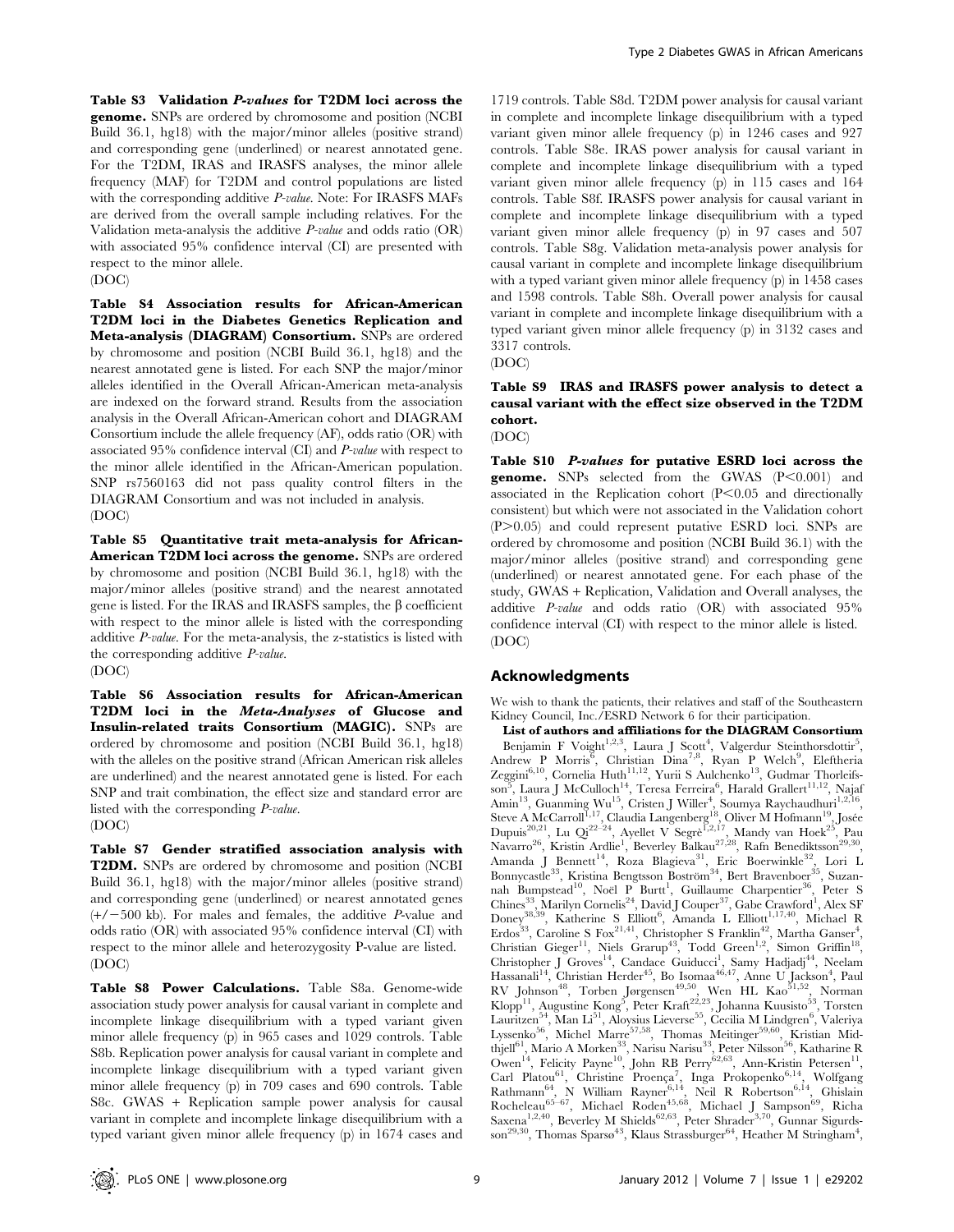Qi Sun<sup>22,23</sup>, Amy J Swift<sup>33</sup>, Barbara Thorand<sup>11</sup>, Jean Tichet<sup>71</sup>, Tiinamaija Tuomi<sup>46,72</sup>, Rob M van Dam<sup>24</sup>, Timon W van Haeften<sup>73</sup>, Thijs van Herpt<sup>25,55</sup>, Jana V van Vliet-Ostaptchouk<sup>74</sup>, G Bragi Walters<sup>5</sup>, Michael N<br>Weedon<sup>62,63</sup>, Cisca Wijmenga<sup>75</sup>, Jacqueline Witteman<sup>13</sup>, Richard N Bergman<sup>76</sup>, Stephane Cauchi<sup>7</sup>, Francis S Collins<sup>77</sup>, Anna L Gloyn<sup>14</sup>, Ulf Gyllensten<sup>78</sup>, Torben Hansen<sup>43,79</sup>, Winston A Hide<sup>19</sup>, Graham A Hitman<sup>80</sup>, Albert Hofman<sup>13</sup>, David J Hunter<sup>22,23</sup>, Kristian Hveem<sup>61,81</sup>, Markku Laakso<sup>53</sup>, Karen L Mohlke<sup>82</sup>, Andrew D Morris<sup>38,39</sup>, Colin NA Palmer<sup>38,39</sup>, Peter P Pramstaller<sup>83</sup>, Igor Rudan<sup>42,84,85</sup>, Eric Sijbrands<sup>25</sup> Lincoln D Stein<sup>15</sup>, Jaakko Tuomilehto<sup>86</sup>, Andre Uitterlinden<sup>25</sup>, Mark Walker $^{87}$ , Nicholas J Wareham<sup>18</sup>, Richard M Watanabe<sup>76,88</sup>, Goncalo R Abecasis<sup>4</sup>, Bernhard O Boehm<sup>31</sup>, Harry Campbell<sup>42</sup>, Mark J Daly<sup>1,2</sup>, Andrew T Hattersley $^{62,63}$ , Frank B Hu $^{22-24}$ , James B Meigs $^{3,70}$ , James S Pankow<sup>89</sup>, Oluf Pedersen<sup>43,90,91</sup>, H.-Erich Wichmann<sup>11,12,92</sup>, Inês Bar- $\mathrm{roso}^{10}, \mathrm{Jose} \gets \mathrm{Florez}^{1,2,3,93}, \mathrm{Timothy} \ \mathrm{Mrayling}^{62,63}, \mathrm{Leif} \ \mathrm{Groop}^{56,72}, \mathrm{Rob}$ Sladek<sup>65–67</sup>, Unnur Thorsteinsdottir<sup>5,94</sup>, James F Wilson<sup>42</sup>, Thomas Illig<sup>11</sup> Philippe Froguel<sup>7,95</sup>, Cornelia M van Duijn<sup>13</sup>, Kari Stefansson<sup>5,94</sup>, David Altshuler<sup>1,2,3,17,40,93</sup>, Michael Boehnke<sup>4</sup>, Mark I McCarthy<sup>6,14,96</sup>

1. Broad Institute of Harvard and Massachusetts Institute of Technology (MIT), Cambridge, Massachusetts 02142, USA

2. Center for Human Genetic Research, Massachusetts General Hospital, 185 Cambridge Street, Boston, Massachusetts 02114, USA

3. Department of Medicine, Harvard Medical School, Boston, Massachusetts 02115, USA

4. Department of Biostatistics, University of Michigan, Ann Arbor, Michigan 48109-2029, USA

5. deCODE Genetics, 101 Reykjavik, Iceland

6. Wellcome Trust Centre for Human Genetics, University of Oxford, Oxford, OX3 7BN, UK

7. CNRS-UMR-8090, Institute of Biology and Lille 2 University, Pasteur Institute, F-59019 Lille, France

8. INSERM UMR915 CNRS ERL3147 F-44007 Nantes, France

9. Bioinformatics Program, University of Michigan, Ann Arbor, MI USA 48109

10. Wellcome Trust Sanger Institute, Hinxton, CB10 1HH, UK

11. Institute of Epidemiology, Helmholtz Zentrum Muenchen, 85764 Neuherberg, Germany

12. Institute of Medical Informatics, Biometry and Epidemiology, Ludwig-Maximilians-Universität, 81377 Munich, Germany

13. Department of Epidemiology, Erasmus University Medical Center, P.O. Box 2040, 3000 CA Rotterdam, The Netherlands.

14. Oxford Centre for Diabetes, Endocrinology and Metabolism, University of Oxford, OX3 7LJ, UK

15. Ontario Institute for Cancer Research, 101 College Street, Suite 800, Toronto, Ontario M5G 0A3, Canada

16. Division of Rheumatology, Immunology and Allergy, Brigham and Women's Hospital, Harvard Medical School, Boston, Massachusetts 02115, USA

17. Department of Molecular Biology, Harvard Medical School, Boston, Massachusetts 02115, USA

18. MRC Epidemiology Unit, Institute of Metabolic Science, Addenbrooke's Hospital, Cambridge CB2 0QQ, UK

19. Department of Biostatistics, Harvard School of Public Health, Boston, Massachusetts 02115, USA

20. Department of Biostatistics, Boston University School of Public Health, Boston, Massachusetts 02118, USA

21. National Heart, Lung, and Blood Institute's Framingham Heart Study, Framingham, Massachusetts 01702, USA

22. Department of Nutrition, Harvard School of Public Health, 665 Huntington Ave, Boston, MA 02115, USA

23. Department of Epidemiology, Harvard School of Public Health, 665 Huntington Ave, Boston, MA 02115, USA

24. Channing Laboratory, Dept. of Medicine, Brigham and Women's Hospital and Harvard Medical School, 181 Longwood Ave, Boston, MA 02115, USA

25. Department of Internal Medicine, Erasmus University Medical Centre, PO-Box 2040, 3000 CA Rotterdam, The Netherlands

26. MRC Human Genetics Unit, Institute of Genetics and Molecular Medicine, Western General Hospital, Edinburgh, EH4 2XU, UK

27. INSERM U780, F-94807 Villejuif, France

28. University Paris-Sud, F-91405 Orsay, France

29. Landspitali University Hospital, 101 Reykjavik, Iceland

30. Icelandic Heart Association, 201 Kopavogur, Iceland

31. Division of Endocrinology, Diabetes and Metabolism, Ulm University, 89081 Ulm, Germany

32. The Human Genetics Center and Institute of Molecular Medicine, University of Texas Health Science Center, Houston, Texas 77030, USA

33. National Human Genome Research Institute, National Institute of Health, Bethesda, Maryland 20892, USA

34. R&D Centre, Skaraborg Primary Care, 541 30 Skövde, Sweden

35. Department of Internal Medicine, Catharina Hospital, PO-Box 1350, 5602 ZA Eindhoven, The Netherlands

36. Endocrinology-Diabetology Unit, Corbeil-Essonnes Hospital, F-91100 Corbeil-Essonnes, France

37. Department of Biostatistics and Collaborative Studies Coordinating Center, University of North Carolina at Chapel Hill, Chapel Hill, North Carolina, 27599, USA

38. Diabetes Research Centre, Biomedical Research Institute, University of Dundee, Ninewells Hospital, Dundee DD1 9SY, UK

39. Pharmacogenomics Centre, Biomedical Research Institute, University of Dundee, Ninewells Hospital, Dundee DD1 9SY, UK

40. Department of Genetics, Harvard Medical School, Boston, Massachusetts 02115, USA

41. Division of Endocrinology, Diabetes, and Hypertension, Brigham and Women's Hospital, Harvard Medical School, Boston, Massachusetts 02115, USA

42. Centre for Population Health Sciences, University of Edinburgh, Teviot Place, Edinburgh, EH8 9AG, UK

43. Hagedorn Research Institute, DK-2820 Gentofte, Denmark

44. Centre Hospitalier Universitaire de Poitiers, Endocrinologie Diabetologie, CIC INSERM 0801, INSERM U927, Université de Poitiers, UFR, Médecine Pharmacie, 86021 Poitiers Cedex, France

45. Institute for Clinical Diabetology, German Diabetes Center, Leibniz Center for Diabetes Research at Heinrich Heine University Düsseldorf, 40225 Düsseldorf, Germany

46. Folkhälsan Research Center, FIN-00014 Helsinki, Finland

47. Malmska Municipal Health Center and Hospital, 68601 Jakobstad, Finland

48. Diabetes Research and Wellness Foundation Human Islet Isolation Facility and Oxford Islet Transplant Programme, University of Oxford, Old Road, Headington, Oxford, OX3 7LJ, UK

49. Research Centre for Prevention and Health, Glostrup University Hospital, DK-2600 Glostrup, Denmark

50. Faculty of Health Science, University of Copenhagen, 2200 Copenhagen, Denmark

51. Department of Epidemiology, Johns Hopkins University, Baltimore, Maryland 21287, USA

52. Department of Medicine, and Welch Center for Prevention, Epidemiology, and Clinical Research, Johns Hopkins University, Baltimore, Maryland 21287, USA

53. Department of Medicine, University of Kuopio and Kuopio University Hospital, FIN-70211 Kuopio, Finland

54. Department of General Medical Practice, University of Aarhus, DK-8000 Aarhus, Denmark

55. Department of Internal Medicine, Maxima MC, PO-Box 90052, 5600 PD Eindhoven, The Netherlands

56. Department of Clinical Sciences, Diabetes and Endocrinology Research Unit, University Hospital Malmö, Lund University, 205 02 Malmö, Sweden

57. Department of Endocrinology, Diabetology and Nutrition, Bichat-Claude Bernard University Hospital, Assistance Publique des Hôpitaux de Paris, 75870 Paris Cedex 18, France

58. INSERM U695, Université Paris 7, 75018 Paris , France

59. Institute of Human Genetics, Helmholtz Zentrum Muenchen, 85764 Neuherberg, Germany

60. Institute of Human Genetics, Klinikum rechts der Isar, Technische Universität München, 81675 Muenchen, Germany

61. Nord-Trøndelag Health Study (HUNT) Research Center, Department of Community Medicine and General Practice, Norwegian University of Science and Technology, NO-7491 Trondheim, Norway

62. Genetics of Complex Traits, Institute of Biomedical and Clinical Science, Peninsula Medical School, University of Exeter, Magdalen Road, Exeter EX1 2LU, UK

63. Diabetes Genetics, Institute of Biomedical and Clinical Science, Peninsula Medical School, University of Exeter, Barrack Road, Exeter EX2 5DW, UK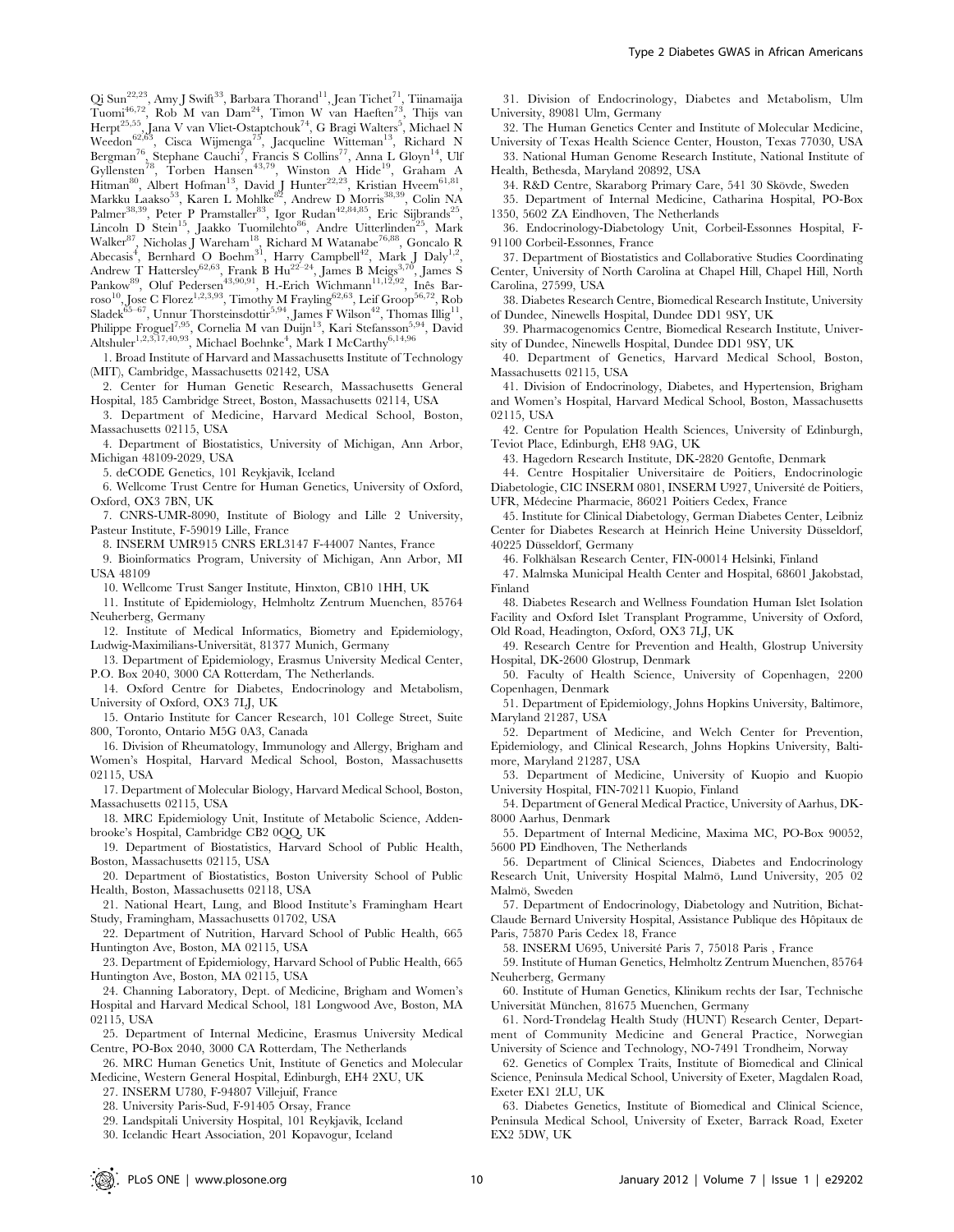64. Institute of Biometrics and Epidemiology, German Diabetes Center, Leibniz Center for Diabetes Research at Heinrich Heine University Düsseldorf, 40225 Düsseldorf, Germany

65. Department of Human Genetics, McGill University, Montreal H3H 1P3, Canada

66. Department of Medicine, Faculty of Medicine, McGill University, Montreal, H3A 1A4, Canada

67. McGill University and Genome Quebec Innovation Centre, Montreal, H3A 1A4. Canada

68. Department of Metabolic Diseases, Heinrich Heine University Düsseldorf, 40225 Düsseldorf, Germany

69. Department of Endocrinology and Diabetes, Norfolk and Norwich University Hospital NHS Trust , Norwich, NR1 7UY, UK.

70. General Medicine Division, Massachusetts General Hospital, Boston, Massachusetts, USA

71. Institut interrégional pour la Santé (IRSA), F-37521 La Riche, France

72. Department of Medicine, Helsinki University Hospital, University of Helsinki, FIN-00290 Helsinki, Finland

73. Department of Internal Medicine, University Medical Center Utrecht, 3584 CG Utrecht, The Netherlands

74. Molecular Genetics, Medical Biology Section, Department of Pathology and Medical Biology, University Medical Center Groningen and University of Groningen, 9700 RB Groningen, The Netherlands

75. Department of Genetics, University Medical Center Groningen and University of Groningen, 9713 EX Groningen, The Netherlands

76. Department of Physiology and Biophysics, University of Southern California School of Medicine, Los Angeles, California 90033, USA

77. National Institute of Health, Bethesda, Maryland 20892, USA

78. Department of Genetics and Pathology, Rudbeck Laboratory, Uppsala University, S-751 85 Uppsala, Sweden. 79. University of Southern Denmark, DK-5230 Odense, Denmark

80. Centre for Diabetes, Barts and The London School of Medicine and Dentistry, Queen Mary University of London, London E1 2AT, UK

81. Department of Medicine, The Hospital of Levanger, N-7600 Levanger, Norway

82. Department of Genetics, University of North Carolina, Chapel Hill, North Carolina 27599, USA

83. Institute of Genetic Medicine, European Academy Bozen/Bolzano (EURAC), Viale Druso 1, 39100 Bolzano, Italy

84. Croatian Centre for Global Health, Faculty of Medicine, University of Split, Soltanska 2, 21000 Split, Croatia

85. Institute for Clinical Medical Research, University Hospital ''Sestre Milosrdnice'', Vinogradska 29, 10000 Zagreb, Croatia

86. Department of Chronic Disease Prevention, National Institute for Health and Welfare, Helsinki FIN-00300, Finland,

87. Diabetes Research Group, Institute of Cellular Medicine, Newcastle University, Framlington Place, Newcastle upon Tyne NE2 4HH, UK

88. Department of Preventitive Medicine, Keck Medical School, University of Southern California, Los Angeles, CA, 90089-9001, USA

89. Division of Epidemiology and Community Health, University of Minnesota, Minneapolis, Minnesota 55454, USA

90. Department of Biomedical Science, Panum, Faculty of Health Science, University of Copenhagen, 2200 Copenhagen, Denmark

91. Faculty of Health Science, University of Aarhus, DK–8000 Aarhus, Denmark

92. Klinikum Grosshadern, 81377 Munich, Germany

93. Diabetes Unit, Massachusetts General Hospital, Boston, Massachusetts 02144, USA

94. Faculty of Medicine, University of Iceland, 101 Reykjavík, Iceland 95. Genomic Medicine, Imperial College London, Hammersmith Hospital, W12 0NN, London, UK

96. Oxford National Institute for Health Research Biomedical Research Centre, Churchill Hospital, Old Road Headington, Oxford, OX3 7LJ, UK

List of authors and affiliations for the MAGIC Investigators<br>Josée Dupuis<sup>1,2,178</sup>, Claudia Langenberg<sup>3,178</sup>, Inga Prokopenko<sup>4,5,178</sup>,

Richa Saxena<sup>6,7,178</sup>, Nicole Soranzo<sup>8,9,178</sup>, Anne U Jackson<sup>10</sup>, Eleanor Wheeler<sup>11</sup>, Nicole L Glazer<sup>12</sup>, Nabila Bouatia-Naji<sup>13</sup>, Anna L Gloyn<sup>4</sup>, Cecilia M Lindgren<sup>4,5</sup>, Reedik Mägi<sup>4,5</sup>, Andrew P Morris<sup>5</sup>, Joshua<br>Randall<sup>5</sup>, Toby Johnson<sup>14–16</sup>, Paul Elliott<sup>17,176</sup>, Denis Rybin<sup>18</sup>, Gudmar Thorleifsson<sup>19</sup>, Valgerdur Steinthorsdottir<sup>19</sup>, Peter Henneman<sup>20</sup>, Harald Grallert<sup>21</sup>, Abbas Dehghan<sup>22</sup>, Jouke Jan Hottenga<sup>23</sup>, Christopher S Franklin<sup>24</sup>, Pau Navarro<sup>25</sup>, Kijoung Song<sup>26</sup>, Anuj Goel<sup>5,27</sup>, John R B

Perry<sup>28</sup>, Josephine M Egan<sup>29</sup>, Taina Lajunen<sup>30</sup>, Niels Grarup<sup>31</sup>, Thomas Sparsø<sup>31</sup>, Alex Doney<sup>32</sup>, Benjamin F Voight<sup>6,7</sup>, Heather M Stringham<sup>10</sup>, Man Li<sup>33</sup>, Stavroula Kanoni<sup>34</sup>, Peter Shrader<sup>35</sup>, Christine Cavalcanti-Proença<sup>13</sup>, Meena Kumari<sup>36</sup>, Lu Qi<sup>37</sup>, Nicholas J Timpson<sup>38</sup>, Christian Gieger<sup>21</sup>, Carina Zabena<sup>39</sup>, Ghislain Rocheleau<sup>40,41</sup>, Erik Ingelsson<sup>42,43</sup>, Ping An<sup>44</sup>, Jeffrey O'Connell<sup>45</sup>, Jian'an Luan<sup>3</sup>, Amanda Elliott<sup>6,7</sup>, Steven A McCarroll<sup>6,7</sup>, Felicity Payne<sup>11</sup>, Rosa Maria Roccasecca<sup>11</sup>, François Pattou<sup>46</sup>, Praveen Sethupathy<sup>47</sup>, Kristin Ardlie<sup>48</sup>, Yavuz Ariyurek<sup>49</sup>, Beverley Balkau<sup>50</sup>, Philip Barter<sup>51</sup>, John P Beilby<sup>52,53</sup>, Yoav Ben-Shlomo<sup>54</sup>, Rafn Benediktsson<sup>55,56</sup>, Amanda J Bennett<sup>4</sup>, Sven Bergmann<sup>14,16</sup>, Murielle Bochud<sup>15</sup>, Eric Boerwinkle<sup>57</sup>, Amélie Bonnefond<sup>13</sup>, Lori L Bonnycastle<sup>47</sup>, Knut Borch-Johnsen<sup>58,59</sup>, Yvonne Böttcher<sup>60</sup>, Eric Brunner<sup>36</sup>, Suzannah J Bumpstead<sup>8</sup>, Guillaume Charpentier<sup>61</sup>, Yii-Der Ida Chen<sup>62</sup>, Peter  $Chines<sup>47</sup>$ , Robert Clarke<sup>63</sup>, Lachlan J M  $Coin<sup>17</sup>$ , Matthew N  $Cooper<sup>64</sup>$ , Marilyn Cornelis<sup>37</sup>, Gabe Crawford<sup>6</sup>, Laura Crisponi<sup>65</sup>, Ian NM Day<sup>38</sup>, Eco J Cde Geus<sup>23</sup>, Jerome Delplanque<sup>13</sup>, Christian Dina<sup>13</sup>, Michael R Erdos<sup>47</sup>, Annette C Fedson<sup>64,66</sup>, Antje Fischer-Rosinsky<sup>67,68</sup>, Nita G Forouhi<sup>3</sup>, Caroline S Fox<sup>2,69</sup>, Rune Frants<sup>70</sup>, Maria Grazia Franzosi<sup>71</sup>, Pilar Galan<sup>72</sup>, Mark OGoodarzi<sup>62</sup>, Jürgen Graessler<sup>73</sup>, Christopher J Groves<sup>4</sup>, Scott Grundy<sup>74</sup>, Rhian Gwilliam<sup>8</sup>, Ulf Gyllensten<sup>75</sup>, Samy Hadjadj<sup>76</sup>, Göran Hallmans<sup>77</sup>, Naomi Hammond<sup>8</sup>, Xijing Han<sup>10</sup>, Anna-Liisa Hartikainen<sup>78</sup>, Neelam Hassanali<sup>4</sup>, Caroline Hayward<sup>25</sup>, Simon C Heath<sup>79</sup>, Serge Hercberg<sup>80</sup>, Christian Herder<sup>81</sup>, Andrew A Hicks<sup>82</sup>, David R Hillman<sup>66,83</sup>, Aroon D Hingorani<sup>36</sup>, Albert Hofman<sup>22</sup>, Jennie Hui<sup>52,84</sup>, Joe Hung<sup>85,86</sup>, Bo Isomaa<sup>87,88</sup>, Paul R V Johnson<sup>4,89</sup>, Torben Jørgen- $\sin^{90,91}$ , Antti Jula<sup>92</sup>, Marika Kaakinen<sup>93</sup>, Jaakko Kaprio<sup>94–96</sup>, Y Antero Kesaniemi<sup>97</sup>, Mika Kivimaki<sup>36</sup>, Beatrice Knight<sup>98</sup>, Seppo Koskinen<sup>99</sup>, Peter Kovacs<sup>100</sup>, Kirsten Ohm Kyvik<sup>101</sup>, G Mark Lathrop<sup>79</sup>, Debbie A Lawlor<sup>38</sup>, Olivier Le Bacquer<sup>13</sup>, Cécile Lecoeur<sup>13</sup>, Yun Li<sup>10</sup>, Valeriya Lyssenko<sup>102</sup>, Robert Mahley<sup>103</sup>, Massimo Mangino<sup>9</sup>, Alisa K Manning<sup>1</sup>,<br>María Teresa Martínez-Larrad<sup>39</sup>, Jarred B McAteer<sup>6,104,105</sup>, Laura J McCulloch<sup>4</sup>, Ruth McPherson<sup>106</sup>, Christa Meisinger<sup>21</sup>, David Melzer<sup>28</sup>, David Meyre<sup>13</sup>, Braxton D Mitchell<sup>45</sup>, Mario A Morken<sup>47</sup>, Sutapa Mukherjee<sup>66,83</sup>, Silvia Naitza<sup>65</sup>, Narisu Narisu<sup>47</sup>, Matthew J Neville<sup>4,107</sup>, Ben A Oostra<sup>108</sup>, Marco Orrù<sup>65</sup>, Ruth Pakyz<sup>45</sup>, Colin NA Palmer<sup>109</sup>, Giuseppe Paolisso<sup>110</sup>, Cristian Pattaro<sup>82</sup>, Daniel Pearson<sup>47</sup>, John F Peden<sup>5,27</sup>, Nancy L Pedersen<sup>42</sup>, Markus Perola<sup>96,111,112</sup>, Andreas F H Pfeiffer<sup>67,68</sup>, Irene Pichler<sup>82</sup>, Ozren Polasek<sup>113</sup>, Danielle Posthuma<sup>23,114</sup>, Simon C Potter<sup>8</sup>, Anneli Pouta<sup>115</sup>, Michael A Province<sup>44</sup>, Bruce M Psaty<sup>116,117</sup>, Wolfgang Rathmann<sup>118</sup>, Nigel W Rayner<sup>4,5</sup>, Kenneth Rice<sup>119</sup>, Samuli Ripatti<sup>96,111</sup>, Fernando Rivadeneira<sup>22,120</sup>, Michael Roden<sup>81,121</sup>, Olov Rolandsson<sup>122</sup>, Annelli Sandbaek<sup>123</sup>, Manjinder Sandhu<sup>3,124</sup>, Serena Sanna<sup>65</sup>, Avan Aihie Sayer<sup>125</sup>, Paul Scheet<sup>126</sup>, Laura J Scott<sup>10</sup>, Udo Seedorf<sup>127</sup>, Stephen J Sharp<sup>3</sup>, Beverley Shields<sup>98</sup>, Gunnar Sigurdsson<sup>55,56</sup>, Eric J G Sijbrands<sup>22,120</sup>, Angela Silveira<sup>128</sup>, Laila  $Simpson^{64,66}$ , Andrew Singleton<sup>129</sup>, Nicholas L Smith<sup>130,131</sup>, Ulla Sovio<sup>17</sup>, Amy Swift<sup>47</sup>, Holly Syddall<sup>125</sup>, Ann-Christine Syvänen<sup>132</sup>, Toshiko Tanaka<sup>133,134</sup>, Barbara Thorand<sup>21</sup>, Jean Tichet<sup>135</sup>, Anke Tönjes<sup>60,136</sup>, Tiinamaija Tuomi<sup>87,137</sup>, André G Uitterlinden<sup>22,120</sup>, Ko Willems van Dijk<sup>70,138</sup>, Mandy van Hoek<sup>120</sup>, Dhiraj Varma<sup>8</sup>, Sophie Visvikis-Siest<sup>139</sup>, Veronique Vitart<sup>25</sup>, Nicole Vogelzangs<sup>140</sup>, Gérard Waeber<sup>141</sup>, Peter J Wagner<sup>96,111</sup>, Andrew Walley<sup>142</sup>, G Bragi Walters<sup>19</sup>, Kim L Ward<sup>64,66</sup>, Hugh Watkins<sup>5,27</sup>, Michael N Weedon<sup>28</sup>, Sarah H Wild<sup>24</sup>, Gonneke Hugh Watkins<sup>3,27</sup>, Michael N Weedon<sup>28</sup>, Sarah H Wild<sup>24</sup>, Gonneke<br>Willemsen<sup>23</sup>, Jaqueline CM Witteman<sup>22</sup>, John WG Yarnell<sup>143</sup>, Eleftheria Zeggini<sup>5,8</sup>, Diana Zelenika<sup>79</sup>, Björn Zethelius<sup>43,144</sup>, Guangju Zhai<sup>9</sup>, Jing<br>Hua Zhao<sup>3</sup>, MCarola Zillikens<sup>120</sup>, DIAGRAM Consortium<sup>145</sup>, GIANT Consortium<sup>145</sup>, Global BPgen Consortium<sup>145</sup>, Ingrid B Borecki<sup>44</sup>, Ruth J F Loos<sup>3</sup>, Pierre Meneton<sup>80</sup>, Patrik KE Magnusson<sup>42</sup>, David M Nathan<sup>104,105</sup>, Gordon H Williams<sup>69,105</sup>, Andrew T Hattersley<sup>98</sup>, Kaisa Silander<sup>96,111</sup>, Veikko Salomaa<sup>146</sup>, George Davey Smith<sup>38</sup>, Stefan R Bornstein<sup>73</sup>, Peter Schwarz<sup>73</sup>, Joachim Spranger<sup>67,68</sup>, Fredrik Karpe<sup>4,107</sup>, Alan R Shuldiner<sup>45</sup>, Cyrus Cooper<sup>125</sup>, George V Dedoussis<sup>34</sup>, Manuel Serrano-Ríos<sup>39</sup>, Andrew DMorris<sup>109</sup>, Lars Lind<sup>132</sup>, Lyle J Palmer<sup>64,66,84</sup>, Frank B Hu1<sup>47,148</sup>, Paul W Franks<sup>149</sup>, Shah Ebrahim<sup>150</sup>, Michael Marmot<sup>36</sup>, WH Linda Kao<sup>33,151,152</sup>, James S Pankow<sup>153</sup>, Michael J Sampson<sup>154</sup>, Johanna Kuusisto<sup>155</sup>, Markku Laakso<sup>155</sup>, Torben Hansen<sup>31,156</sup>, Oluf Pedersen<sup>31,59,157</sup>, Peter Paul Pramstaller<sup>82,158,159</sup>, H Erich Wichmann<sup>21,160,161</sup>, Thomas Illig<sup>21</sup>, Igor Rudan<sup>24,162,163</sup>, Alan F Wright<sup>25</sup>, Michael Stumvoll<sup>60</sup>, Harry Campbell<sup>24</sup>, James F Wilson<sup>24</sup>, Anders Hamsten on behalf of Procardis Consortium<sup>128</sup>, Richard N Bergman<sup>164</sup>, Thomas A Buchanan<sup>164,165</sup>, Francis S Collins<sup>47</sup>, Karen L Mohlke<sup>166</sup>, Jaakko Tuomilehto $^{94,167,168}$ , Timo T Valle<sup>167</sup>, David Altshuler<sup>6,7,104,105</sup>, Jerome I Rotter<sup>62</sup>, David S Siscovick<sup>169</sup>, Brenda WJ H Penninx<sup>140</sup>, Dorret I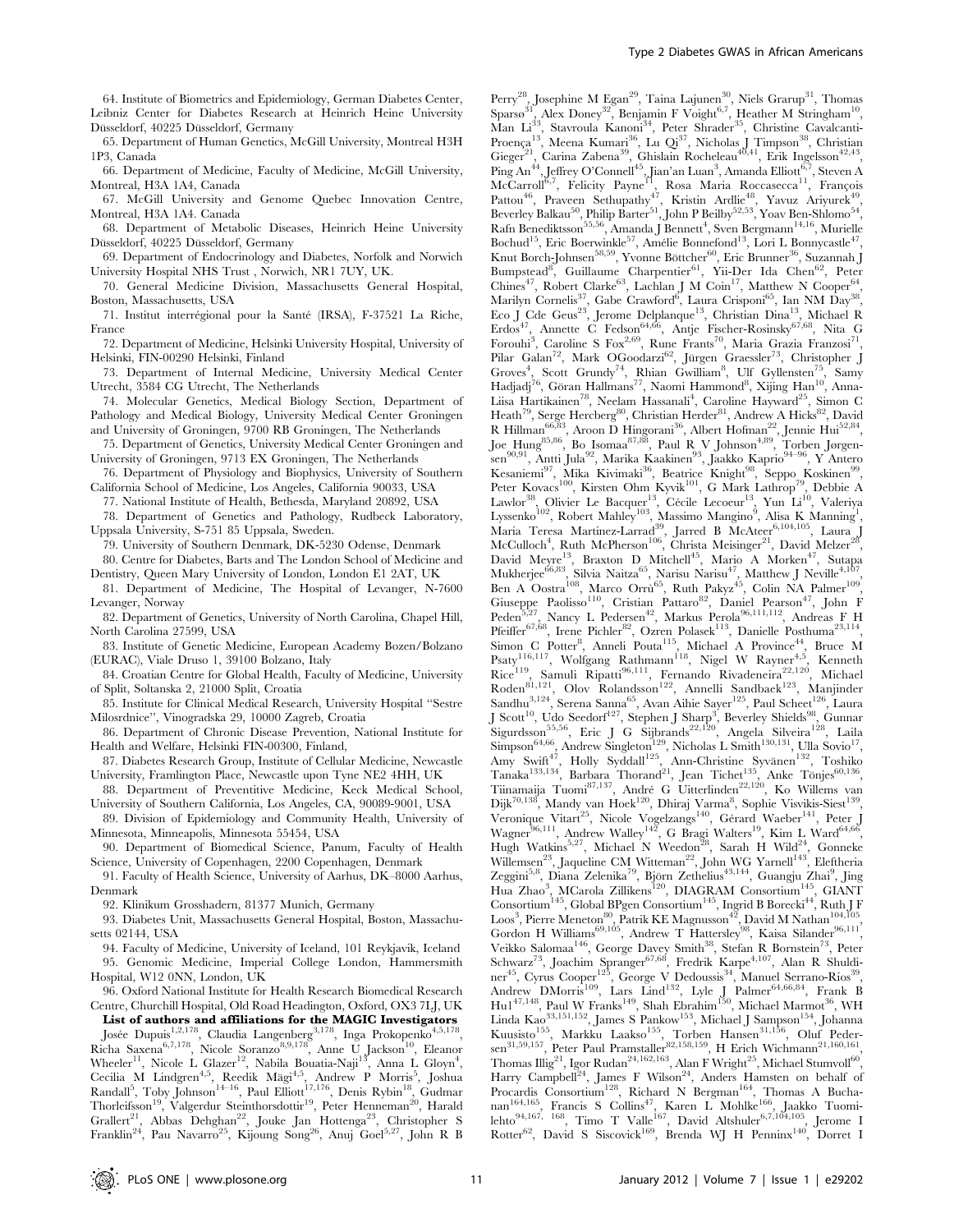Boomsma<sup>23</sup>, Panos Deloukas<sup>8</sup>, Timothy D Spector<sup>8,9</sup>, Timothy M Frayling<sup>28</sup>, Luigi Ferrucci<sup>170</sup>, Augustine Kong<sup>19</sup>, Unnur Thorsteinsdottir<sup>19,171</sup>, Kari Stefansson<sup>19,171</sup>, Cornelia Mvan Duijn<sup>22</sup>, Yurii S Aulchenko<sup>22</sup>, Antonio Cao<sup>65</sup>, Angelo Scuteri<sup>172,177</sup>, David Schlessinger<sup>47</sup>, Manuela Uda<sup>65</sup>, Aimo Ruokonen<sup>173</sup>, Marjo-Riitta Jarvelin<sup>17,93, 174</sup>, Dawn M Waterworth<sup>26</sup>, Peter Vollenweider<sup>141</sup>, Leena Peltonen<sup>8,48,96,111,112</sup>, Vincent Mooser<sup>26</sup>, Goncalo R Abecasis<sup>10</sup>, Nicholas J Wareham<sup>3</sup>, Robert Sladek<sup>40,41</sup>, Philippe Froguel<sup>13,142</sup>, Richard M Watanabe<sup>164,175</sup>, James B Meigs $^{35,105}$ , Leif Groop $^{102}$ , Michael Boehnke $^{10}$ , Mark I McCarthy $^{4,5,107}$ , Jose C Florez<sup>6,7,104,105</sup> & Inês Barroso<sup>11</sup> for the MAGIC investigators.

<sup>1</sup>Department of Biostatistics, Boston University School of Public Health, Boston, Massachusetts, USA. <sup>2</sup>National Heart, Lung, and Blood Institute's Framingham Heart Study, Framingham, Massachusetts, USA. <sup>3</sup>Medical Research Council (MRC), Epidemiology Unit, Institute of Metabolic Science, Addenbrooke's Hospital, Cambridge, UK. <sup>4</sup>Oxford Centre for Diabetes, Endocrinology and Metabolism, University of Oxford, Oxford, UK. <sup>5</sup>Wellcome Trust Centre for Human Genetics, University of Oxford, Oxford, UK. <sup>6</sup>Program in Medical and Population Genetics, Broad Institute, Cambridge, Massachusetts, USA. <sup>7</sup>Center for Human Genetic Research, Massachusetts General Hospital, Boston, Massachusetts, USA. <sup>8</sup>Wellcome Trust Sanger Institute, Hinxton, Cambridge, UK. <sup>9</sup> <sup>9</sup>Twin Research and Genetic Epidemiology Department, King's College London, St Thomas' Hospital Campus, London, UK. <sup>10</sup>Center for Statistical Genetics, Department of Biostatistics, University of Michigan School of Public Health, Ann Arbor, Michigan, USA. <sup>11</sup>Metabolic Disease Group, Wellcome Trust Sanger Institute, Hinxton, Cambridge, UK. <sup>12</sup>Cardiovascular Health Research Unit and Department of Medicine, University of Washington, Seattle, Washington, USA. 13Centre National de la Recherche Scientifique–Unité Mixte de Recherche 8090, Pasteur Institute,<br>Lille 2–Droit et Santé University, Lille, France. <sup>14</sup>Department of Medical Genetics, University of Lausanne, Lausanne, Switzerland. 15University Institute of Social and Preventative Medicine, Centre Hospitalier Universitaire Vaudois (CHUV) and University of Lausanne, Lausanne, Switzerland. <sup>16</sup>Swiss Institute of Bioinformatics, Lausanne, Switzerland. <sup>17</sup>Department of Epidemiology and Public Health, Imperial College London, Faculty of Medicine, Norfolk Place, London, UK. <sup>18</sup>Boston University Data Coordinating Center, Boston, Massachusetts, USA. <sup>19</sup>deCODE Genetics, Reykjavik, Iceland. <sup>20</sup>Department of Human Genetics, Leiden University Medical Centre, Leiden, The Netherlands. <sup>21</sup>Institute of Epidemiology, Helmholtz Zentrum Muenchen, German Research Center for Environmental Health, Neuherberg, Germany. <sup>22</sup>Department of Epidemiology, Erasmus Medical College, Rotterdam, The Netherlands. <sup>23</sup>Department of Biological Psychology, VU University Amsterdam, Amsterdam, The Netherlands. <sup>24</sup>Centre for Population Health Sciences, University of Edinburgh, Edinburgh, UK. <sup>25</sup>MRC Human Genetics Unit, Institute of Genetics and Molecular Medicine, Edinburgh, UK. <sup>26</sup>Division of Genetics, Research and Development, GlaxoSmithKline, King of Prussia, Pennsylvania, USA. 27Department of Cardiovascular Medicine, University of Oxford, Oxford, UK. 28Genetics of Complex Traits, Institute of Biomedical and Clinical Sciences, Peninsula College of Medicine and Dentistry, University of Exeter, Exeter, UK. <sup>29</sup>National Institute of Aging, Baltimore, Maryland, USA. <sup>30</sup>Unit for Child and Adolescent Health and Welfare, National Institute for Health and Welfare, Biocenter Oulu, University of Oulu, Oulu, Finland. 31Hagedorn Research Institute, Gentofte, Denmark. 32Department of Medicine and Therapeutics, Level 7, Ninewells Hospital and Medical School, Dundee, UK. 33Department of Epidemiology, Bloomberg School of Public Health, Johns Hopkins University, Baltimore, Maryland, USA. <sup>34</sup>Department of Nutrition–Dietetics, Harokopio University, Athens, Greece. 35General Medicine Division, Massachusetts General Hospital, Boston, Massachusetts, USA. <sup>36</sup>Department of Epidemiology and Public Health, University College London, London, UK. 37Departments of Nutrition and Epidemiology, Harvard School of Public Health, Boston, Massachusetts, USA. 38MRC Centre for Causal Analyses in Translational Epidemiology, University of Bristol, Bristol, UK. <sup>39</sup>Fundación para la Investigación Biomédica del Hospital Clínico San Carlos, Madrid, Spain. <sup>40</sup>Departments of Medicine and Human Genetics, McGill University, Montreal, Canada. 41Genome Quebec Innovation Centre, Montreal, Canada. 42Department of Medical Epidemiology and Biostatistics, Karolinska Institutet, Stockholm, Sweden. <sup>43</sup>Department of Public Health and Caring Sciences, Uppsala University, Uppsala, Sweden. 44Division of Statistical Genomics, Department of Genetics, Washington University School of Medicine, St. Louis, Missouri, USA. 45Division of Endocrinology, Diabetes and

Nutrition, University of Maryland School of Medicine, Baltimore, Maryland, USA. <sup>46</sup>INSERM U859, Universite de Lille-Nord de France, Lille, France. 47Genome Technology Branch, National Human Genome Research Institute, Bethesda, Maryland, USA. 48The Broad Institute, Cambridge, Massachusetts, USA. 49Leiden Genome Technology Center, Leiden University Medical Center, Leiden, The Netherlands. <sup>50</sup>INSERM U780, Paris Sud University, Villejuif, France. 51The Heart Research Institute, Sydney, New South Wales, Australia. 52PathWest Laboratory of Western Australia, Department of Molecular Genetics, J Block, QEII Medical Centre, Nedlands West Australia, Australia. 53School of Surgery and Pathology, University of Western Australia, Nedlands West Australia, Australia. 54Department of Social Medicine, University of Bristol, Bristol, UK. <sup>55</sup>Landspitali University Hospital, Reykjavik, Iceland. <sup>56</sup>Icelandic Heart Association, Kopavogur, Iceland. 57The Human Genetics Center and Institute of Molecular Medicine, University of Texas Health Science Center, Houston, Texas, USA. 58Steno Diabetes Center, Gentofte, Denmark. 59Faculty of Health Science, University of Aarhus, Aarhus, Denmark. 60Department of Medicine, University of Leipzig, Leipzig, Germany. 61Endocrinology–Diabetology Unit, Corbeil-Essonnes Hospital, Essonnes, France. 62Medical Genetics Institute, Cedars-Sinai Medical Center, Los Angeles, California, USA. 63Clinical Trial Service Unit and Epidemiological Studies Unit, University of Oxford, Oxford, UK.  $^{64}$ Centre for Genetic Epidemiology and Biostatistics, University of Western<br>Australia, Perth, Australia. <sup>65</sup>Istituto di Neurogenetica e Neurofarmacologia (INN), Consiglio Nazionale delle Ricerche, c/o Cittadella Universitaria<br>di Monserrato, Monserrato, Cagliari, Italy. <sup>66</sup>Western Australian Sleep Disorders Research Institute, Queen Elizabeth Medical Centre II, Perth, Australia. <sup>67</sup>Department of Endocrinology, Diabetes and Nutrition, Charite-Universitaetsmedizin Berlin, Berlin, Germany. 68Department of Clinical Nutrition, German Institute of Human Nutrition Potsdam-Rehbruecke, Nuthetal, Germany. 69Division of Endocrinology, Diabetes, and Hypertension, Brigham and Women's Hospital, Harvard Medical School, Boston, Massachusetts, USA.<sup>70</sup>Department of Human Genetics, Leiden University Medical Centre, Leiden, The Netherlands. 71Department of Cardiovascular Research, Istituto di Ricerche Farmacologiche 'Mario Negri', Milan, Italy. <sup>72</sup>Institut National de la Santé et de la Recherche Médicale, Institut National de la Recherche Agronomique,<br>Université Paris 13, Bobigny Cedex, France. <sup>73</sup>Department of Medicine III, Division Prevention and Care of Diabetes, University of Dresden, Dresden, Germany. 74Center for Human Nutrition, University of Texas Southwestern Medical Center, Dallas, Texas, USA. <sup>75</sup>Department of Genetics and Pathology, Rudbeck Laboratory, Uppsala University, Uppsala, Sweden. 76Centre Hospitalier Universitaire, de Poitiers, Endocrinologie Diabetologie, CIC INSERM 0802, INSERM U927, Université de Poitiers, Unité de Formation et de Recherche, Médecine<br>Pharmacie, Poitiers, France. <sup>77</sup>Department of Public Health and Clinical Medicine, Section for Nutritional Research, Umeå University, Umeå, Sweden. <sup>78</sup>Department of Clinical Sciences, Obstetrics and Gynecology, University of Oulu, University of Oulu, Finland. <sup>79</sup>Centre National de Génotypage/Institut de génomique/Commissariat à l'énergie atomique, Evry Cedex, France. <sup>80</sup>INSERM U872, Faculté de Médecine Paris Descartes,Paris Cedex, France. <sup>81</sup>Institute for Clinical Diabetology, German Diabetes Center, Leibniz Center for Diabetes Research at Heinrich Heine University Düsseldorf, Düsseldorf, Germany. 82Institute of Genetic Medicine, European Academy Bozen/Bolzano (EURAC), Viale Druso, Bolzano, Italy, Affiliated Institute of the University Lübeck, Lübeck, Germany. 83Department of Pulmonary Physiology, Sir Charles Gairdner Hospital, Perth, Australia. 84Busselton Population Medical Research Foundation, Sir Charles Gairdner Hospital, Perth, Australia. 85Heart Institute of Western Australia, Sir Charles Gairdner Hospital, Nedlands West Australia, Australia. <sup>86</sup>School of Medicine and Pharmacology, University of Western Australia, Nedlands West Australia, Australia. 87Folkhalsan Research Centre, Helsinki, Finland. 88Malmska Municipal Health Care Center and Hospital, Jakobstad, Finland. <sup>89</sup>Nuffield Department of Surgery, University of Oxford, Oxford, UK. <sup>90</sup>Research Centre for Prevention and Health, Glostrup University Hospital, Glostrup, Denmark. <sup>91</sup>Faculty of Health Science, University of Copenhagen, Copenhagen, Denmark. 92National Institute for Health and Welfare, Unit of Population Studies, Turku, Finland. <sup>93</sup>Institute of Health Sciences and Biocenter Oulu, University of Oulu, Oulu, Finland. 94Department of Public Health, Faculty of Medicine, University of Helsinki, Helsinki, Finland. 95National Institute for Health and Welfare, Unit for Child and Adolescent Mental Health, Helsinki, Finland. <sup>96</sup>Institute for Molecular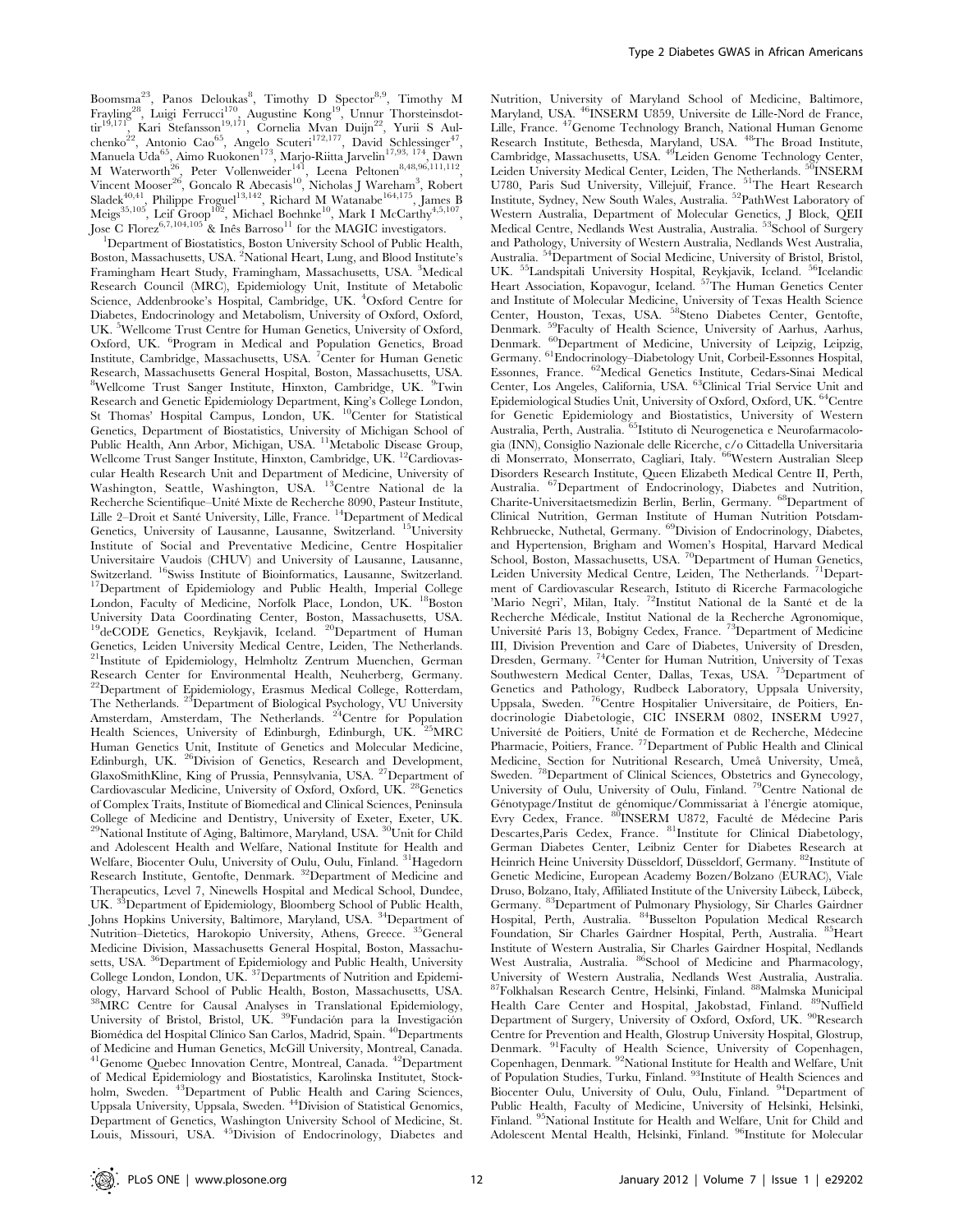Medicine Finland (FIMM), University of Helsinki, Helsinki, Finland. 97Department of Internal Medicine and Biocenter Oulu, Oulu, Finland. 98Diabetes Genetics, Institute of Biomedical and Clinical Science, Peninsula College of Medicine and Dentistry, University of Exeter, Exeter, UK. <sup>99</sup>National Institute for Health and Welfare, Unit of Living Conditions, Health and Wellbeing, Helsinki, Finland. <sup>100</sup>Interdisciplinary Centre for Clinical Research, University of Leipzig, Leipzig, Germany. <sup>101</sup>The Danish Twin Registry, Epidemiology, Institute of Public Health, University of Southern Denmark, Odense, Denmark. <sup>102</sup>Department of Clinical Sciences, Diabetes and Endocrinology, Lund University, Univer-<br>sity Hospital Malmö, Malmö, Sweden. <sup>103</sup>Gladstone Institute of Cardiovascular Disease, University of California, San Francisco, California, USA. 104Diabetes Research Center, Diabetes Unit, Massachusetts General Hospital, Boston, Massachusetts, USA. <sup>105</sup>Department of Medicine, Harvard Medical School, Boston, Massachusetts, USA. <sup>106</sup>Division of Cardiology, University of Ottawa Heart Institute, Ottawa, Ontario, Canada. 107Oxford National Institute for Health Research, Biomedical Research Centre, Churchill Hospital, Oxford, UK. 108Department of Clinical Genetics, Erasmus Medical College, Rotterdam, The Netherlands. <sup>109</sup>Biomedical Research Institute, University of Dundee, Ninewells Hospital and Medical School, Dundee, UK. <sup>110</sup>Department of Geriatric Medicine and Metabolic Disease, Second University of Naples, Naples, Italy. <sup>111</sup>National Institute for Health and Welfare, Unit of Public Health Genomics, Helsinki, Finland. 112Department of Medical Genetics, University of Helsinki, Helsinki, Finland. <sup>113</sup>Department of Medical Statistics, Epidemiology and Medical Informatics, Andrija Stampar School of Public Health, Medical School, University of Zagreb, Rockefellerova, Zagreb, Croatia. <sup>114</sup>Department of Clinical Genetics, VU University and Medical Center, Amsterdam, The Netherlands. 115Department of Obstetrics and Gynaecology, Oulu University Hospital, Oulu, Finland.<br><sup>116</sup>Departments of Medicine, Epidemiology and Health Services, University of Washington, Seattle, Washington, USA.<sup>117</sup>Group Health Research Institute, Group Health Cooperative, Seattle, Washington, USA. <sup>118</sup>Institute of Biometrics and Epidemiology, German Diabetes Centre, Leibniz <sup>119</sup>Department of Biostatistics, University of Washington, Seattle, Wash-Expariment of Biostanistics, Enversity of Washington, Example, Washington, USA. <sup>120</sup>Department of Internal Medicine, Erasmus Medical College, Rotterdam, The Netherlands. <sup>121</sup>Department of Metabolic Diseases, Heinrich Heine University Düsseldorf, Düsseldorf, Germany. Diseases, Heinrich Heine University Düsseldorf, Düsseldorf, Germany.<br><sup>122</sup>Department of Public Health and Clinical Medicine, Section for Family Medicine, Umeå University, Umeå, Sweden. <sup>123</sup>School of Public Health, Department of General Practice, University of Aarhus, Aarhus, Denmark. <sup>124</sup>Department of Public Health and Primary Care, Strangeways Research Laboratory, University of Cambridge, Cambridge, UK. 125MRC Epidemiology Resource Centre, University of Southampton, Southampton General Hospital, Southampton, UK. 126Department of Epidemiology, University of Texas, M.D. Anderson Cancer Center, Houston, Texas, USA. <sup>127</sup>Leibniz-Institut für Arterioskleroseforschung an der Universität Münster, Münster, Germany. <sup>128</sup>Atherosclerosis Research Unit, Department of Medicine, Karolinska Institutet, Stockholm, Sweden. <sup>129</sup>Laboratory of Neurogenetics, National Institute on Aging, Bethesda, Maryland, USA. 130Department of Epidemiology, University of Washington, Seattle, Washington, USA. <sup>131</sup>Seattle Epidemiologic Research and Information Center, Department of Veterans Affairs Office of Research and Development, Seattle, Washington, USA. 132Department of Medical Sciences, Uppsala University, Uppsala, Sweden. 133Medstar Research Institute, Baltimore, Maryland, USA. <sup>134</sup>Clinical Research Branch, National Institute on Aging, Baltimore, Maryland, USA. <sup>135</sup>Institut interrégional pour la santé (IRSA), La Riche, France. <sup>136</sup>Coordination Centre for Clinical Trials, University of Leipzig, Leipzig, Germany. <sup>137</sup>Department of Medicine, Helsinki University Hospital, University of Helsinki, Helsinki, Finland. 138Department of Internal Medicine, Leiden University Medical Centre, Leiden, The Netherlands. 139Research Unit, Cardiovascular Genetics, Nancy University Henri Poincaré, Nancy, France. <sup>140</sup>EMGO Institute for Health and Care Research, Department of Psychiatry, VU University Medical Center, Amsterdam, The Nether-

## References

1. Cowie CC, Rust KF, Byrd-Holt DD, Eberhardt MS, Flegal KM, et al. (2006) Prevalence of diabetes and impaired fasting glucose in adults in the U.S. population: National Health And Nutrition Examination Survey 1999–2002. Diabetes Care 29: 1263–1268.

lands. 141Department of Internal Medicine, Centre Hospitalier Universitaire Vaudois, Lausanne, Switzerland. 142Genomic Medicine, Imperial College London, Hammersmith Hospital, London, UK. 143Epidemiology and Public Health, Queen's University Belfast, Belfast, UK.<sup>144</sup>Medical Products Agency, Uppsala, Sweden. <sup>145</sup>See Supplementary Note for a full list of authors. <sup>146</sup>National Institute for Health and Welfare, Unit of Chronic Disease Epidemiology and Prevention, Helsinki, Finland. <sup>147</sup>Departments of Nutrition and Epidemiology, Harvard School of Public Health, Boston, Massachusetts, USA. <sup>148</sup>Channing Laboratory, Brigham and Women's Hospital and Harvard Medical School, Boston, Massachu-<br>setts, USA. <sup>149</sup>Genetic Epidemiology and Clinical Research Group, Department of Public Health and Clinical Medicine, Section for Medicine,<br>Umeå University Hospital, Umeå, Sweden. <sup>150</sup>London School of Hygiene and Tropical Medicine, London, UK. <sup>151</sup>Department of Medicine, School of Medicine, Johns Hopkins University, Baltimore, Maryland, USA. <sup>152</sup>The Welch Center for Prevention, Epidemiology, and Clinical Research, School of Medicine and Bloomberg School of Public Health, Johns Hopkins University, Baltimore, Maryland, USA. <sup>153</sup>Division of Epidemiology and Community Health, School of Public Health, University of Minnesota, Minneapolis, Minnesota, USA. 154Department of Endocrinology and Diabetes, Norfolk and Norwich University Hospital National Health Service Trust, Norwich, UK. <sup>155</sup>Department of Medicine, University of Kuopio and Kuopio University Hospital, Kuopio, Finland. <sup>66</sup>Faculty of Health Science, University of Southern Denmark, Odense, Denmark. 157Institute of Biomedical Science, Faculty of Health Science, University of Copenhagen, Copenhagen, Denmark. 158Department of Neurology, General Central Hospital, Bolzano, Italy. 159Department of Neurology, University of Lübeck, Lübeck, Germany. <sup>160</sup>Institute of Medical Informatics, Biometry and Epidemiology, Ludwig-Maximilians-Universität, Munich, Germany. <sup>161</sup>Klinikum Grosshadern, Munich, Germany. <sup>162</sup>School of Medicine, University of Split, Split, Croatia. <sup>163</sup>Gen-Info Ltd., Zagreb, Croatia. <sup>164</sup>Department of Physiology and Biophysics, Keck School of Medicine, University of Southern California, Los Angeles, California, USA. <sup>165</sup>Department of Medicine, Division of Endocrinology, Keck School of Medicine, University of Southern California, Los Angeles, California, USA. <sup>166</sup>Department of Genetics, University of North Carolina, Chapel Hill, North Carolina, USA. 167National Institute for Health and Welfare, Unit of Diabetes Prevention, Helsinki, Finland. 168South Ostrobothnia Central Hospital, Seinajoki, Finland. <sup>169</sup>Departments of Medicine and Epidemiology, University of Washington, Seattle, Washington, USA. <sup>170</sup>Longitudinal Studies Section, Clinical Research Branch, National Institute on Aging, NIH, Baltimore, Maryland, USA. <sup>171</sup>Faculty of Medicine, University of Iceland, Reykjavík, Iceland.  $172$ Lab of Cardiovascular Sciences, National Institute on Aging, National Institutes of Health, Baltimore, Maryland, USA.<sup>173</sup>Department of Clinical Sciences/Clinical Chemistry, University of Oulu, University of Oulu, Oulu, Finland. 174National Institute of Health and Welfare, Oulu, Finland. <sup>175</sup>Department of Preventive Medicine, Keck School of Medicine, University of Southern California, Los Angeles, California, USA. University of Southern California, Los Angeles, California, USA. <sup>176</sup>MRC–Health Protection Agency Centre for Environment and Health, Imperial College London, London, UK. 177UOC Geriatria, Istituto Nazionale Ricovero e cura per Anziani (INRCA) IRCCS, Rome, Italy. <sup>178</sup>These authors contributed equally to this work.

Correspondence should be addressed to M.B. (boehnke@umich.edu), M.I.M. (mark.mccarthy@drl.ox.ac.uk), J.C.F. (jcflorez@partners.org) or I.B. (ib1@sanger.ac.uk).

# Author Contributions

Conceived and designed the experiments: NDP CWM MCYN CDL BIF DWB MMS. Performed the experiments: NDP CWM PJH BHR MRW SSA JMH JNC MAB MER MET JPL. Analyzed the data: NDP LL JTZ JD DS AA CNR MCYN CDL. Contributed reagents/materials/analysis tools: CDL. Wrote the paper: NDP CWM DWB. Provided consortium data for replication: DIAGRAM Consortium, MAGIC Investigators. Reviewed the manuscript: AF.

- 2. (2007) Genome-wide association study of 14,000 cases of seven common diseases and 3,000 shared controls. Nature 447: 661–678.
- 3. Zeggini E, Scott LJ, Saxena R, Voight BF, Marchini JL, et al. (2008) Meta-analysis of genome-wide association data and large-scale replication